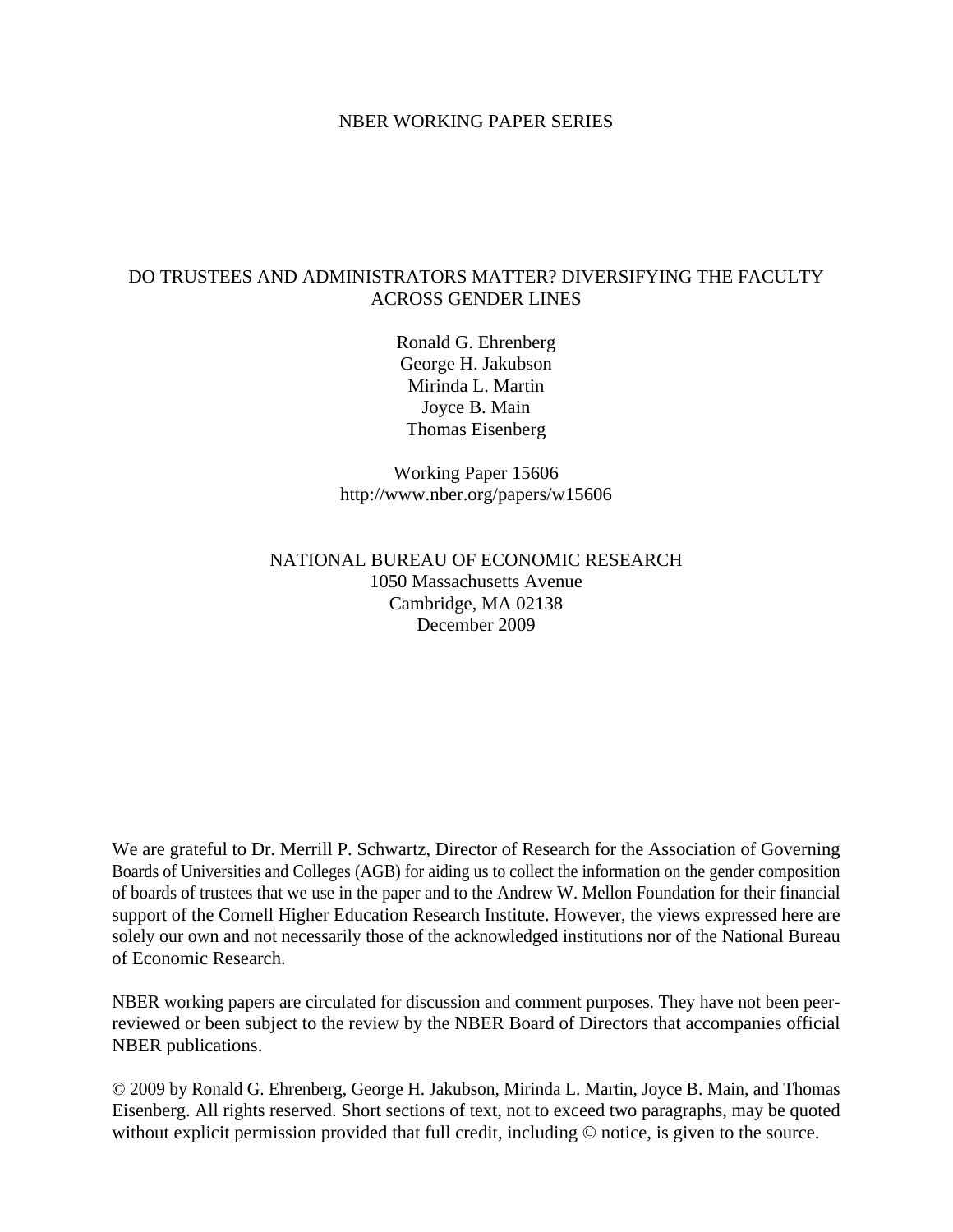Do Trustees and Administrators Matter? Diversifying the Faculty Across Gender Lines Ronald G. Ehrenberg, George H. Jakubson, Mirinda L. Martin, Joyce B. Main, and Thomas Eisenberg NBER Working Paper No. 15606 December 2009 JEL No. I2,I21,J16

## **ABSTRACT**

Our paper focuses on the role that the gender composition of the leaders of American colleges and universities -trustees, presidents/chancellors, and provosts/academic vice presidents - plays in influencing the rate at which academic institutions diversify their faculty across gender lines. Our analyses make use of institutional level panel data that we have collected on for a large sample of American academic institutions.

We find that, other factors held constant including our estimate of the "expected" share of new hires at an institution that should be female, that institutions with female presidents/chancellors and female provosts/academic vice presidents, and those with a greater share of female trustees, increase their shares of female faculty at a more rapid rate. The magnitudes of the effects of these leaders are larger at smaller institutions, where central administrators may play a larger role in faculty hiring decisions. A critical share of female trustees must be reached before the gender composition of the board matters.

Ronald G. Ehrenberg Cornell Higher Education Research Institute 271 Ives Hall East Ithaca, NY 14853-3901 and NBER rge2@cornell.edu

George H. Jakubson Cornell Higher Education Research Institute 257 Ives Hall Ithaca, NY 14853-3901 George.Jakubson@cornell.edu

Mirinda L. Martin Cornell Higher Education Research Institute 273 Ives Hall Ithaca, NY 14853-3901 mlm299@cornell.edu

Joyce B. Main Cornell Higher Education Research Institute 273 Ives Hall Ithaca, NY 14853-3901 jbm245@cornell.edu

Thomas Eisenberg Cornell Higher Education Research Institute 273 Ives Hall Ithaca, NY 14853-3901 teisenb1@swarthmore.edu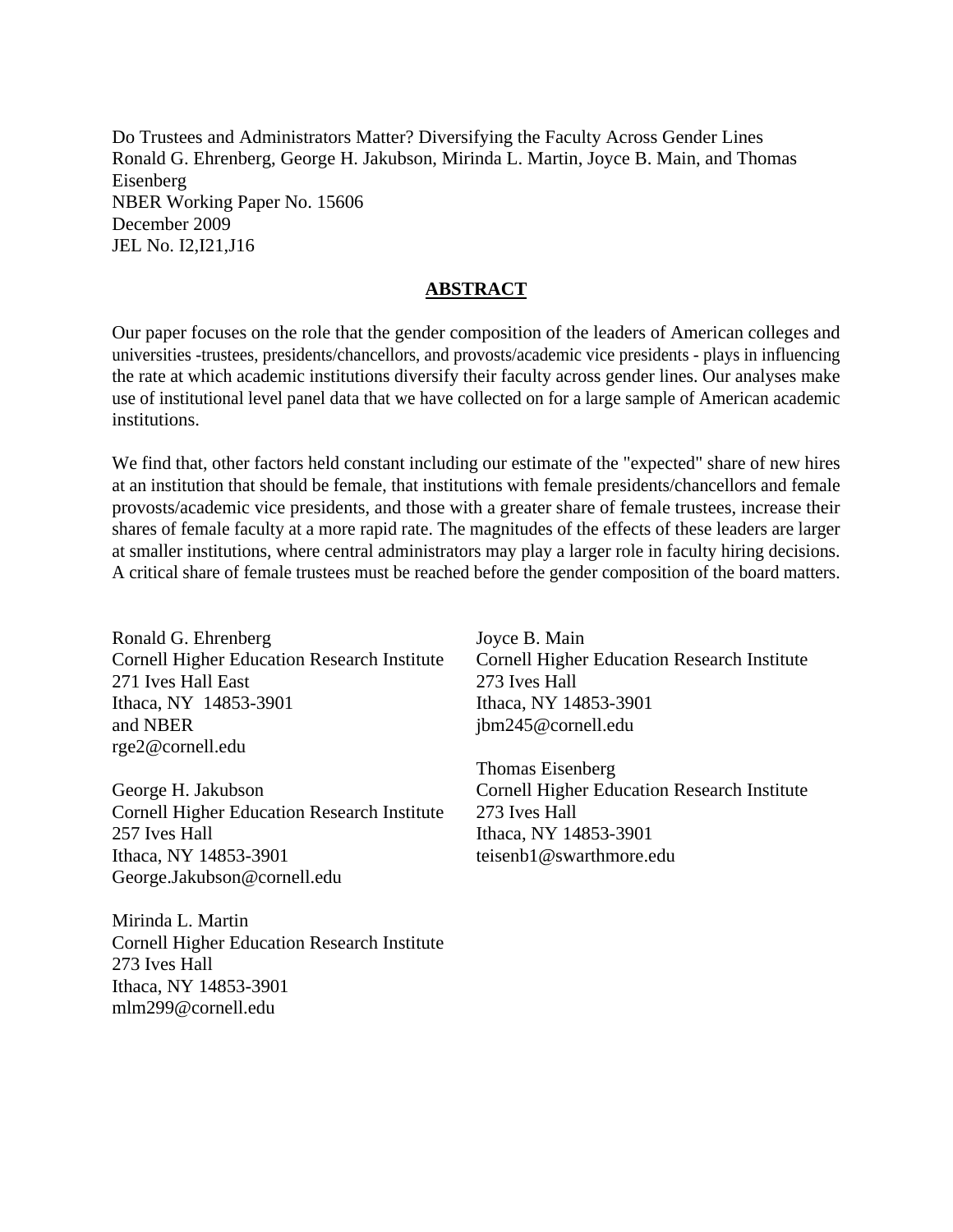## **I. Introduction**

1

Between 1977 and 2007 the percentage of new of doctoral recipients from American universities that is female increased from 24.8 to 45.4 percent; the percentages in science and engineering fields increased at even more rapid rates.<sup>1</sup> While the percentage of faculty that is female has increased at American 4-year colleges and universities during the same period, the rate of increase has varied across institutions and females remain under represented relative to their shares of new doctoral recipients at our nation's research universities, especially in science and engineering fields. Several recent National Research Council (NRC) reports have called attention to this discrepancy and some researchers have found evidence that females are more likely to major in science and engineering fields if the faculty in their introductory level classes are also female. $2$ 

Our paper focuses on the role that the gender composition of the leaders of American colleges and universities – trustees, presidents/chancellors, and provosts/academic vice presidents – plays in influencing the rate at which academic institutions diversify their faculty across gender lines. While there has been previous research that addresses the role that the gender composition of corporate leaders and corporate boards plays in influencing outcomes at corporations, including the gender mix of management, there has been no previous research that addresses whether the gender mix of academic leaders similarly matters.<sup>3</sup> Our analyses make use of institutional level panel data that we have

 $1$  The comparable percentage increases in the physical sciences, engineering and the life sciences were 9.8 to 28.1%, 2.8 to 20.7%, and 20.8 to 51.4% respectively (*Doctorate Recipients from United States Universities: Summary Report 2007* (2009), table 3) 2

The NRC reports are *Beyond Barriers* (2007) and *Gender Differences* (2009). The studies include Kevin Rask and Elizabeth Bailey (2002) and Scott Carrell, Marianne Page and James West (2009). Eric Bettinger and Bridget Long (2005) do not find evidence supporting the importance of having a female faculty member on female students' choices of majors.

<sup>&</sup>lt;sup>3</sup> See, for example, Lois Joy and Sarah Lang (2007), Alison Konrad, Vicki Kramer and Sumru Erkut (2008) (2007), Firdan Ana Kurtuslu and Donald Toaskovic-Devey (2008), Diana Bilimoria (2006), Francine Blau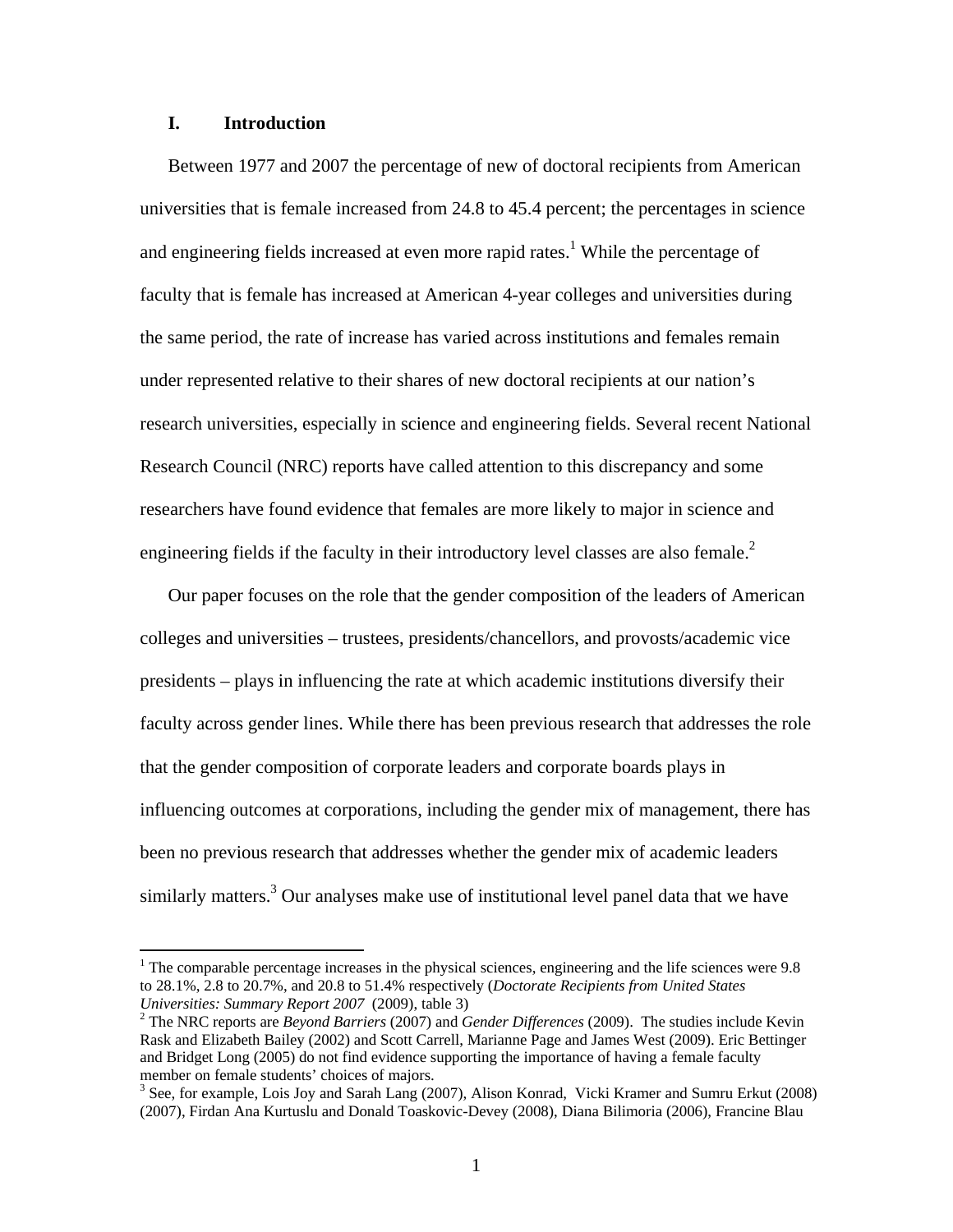collected on the gender composition of trustees, presidents/chancellors, and provosts/ academic vice presidents at a large sample of American colleges and universities, as well as data on the gender mix of faculty and other variables that is collected annually as part of the IPEDS system.

The next section describes the data that we use in our analyses and provides some descriptive statistics. Section III provides our analytic framework and econometric results follow in the next two sections. A concluding section provides a summary of our key findings.

#### **II. Data**

Table 1 presents data from IPEDs on the shares of full-time professorial level faculty that were female at 1398 4-year colleges and universities in the United States. The sample is all 4-year institutions classified as bachelors, masters or doctoral institutions for which data were available in both 1984 and 2007.The mean share of female faculty increased from .220 to .405 during the 23 year period. In each year the share varied across types of institutions, being highest at the masters and lowest at the doctoral institutions and, within each institutional category, varied widely across institutions.

The last panel of the table reports the mean changes in the share of female faculty in each institutional category over the 23 year period. While for the entire sample and each of the institutional categories, the mean change in the female faculty share during the period was about .18 to .19, for the sample as a whole and within each category, there was considerable variation in the change in the female faculty shares. The focus in our paper will be in testing whether, other factors held constant, the gender of an institution's

and Jed Devaro (2007), William Carrington and Kenneth Troske (1998), and Lisa Cohen, Joseph Broschak and Heather Haverman (1998). Laura Giuliano, David Levine and Jonathan Leonard similarly investigate the influence of managers' race on the race of new hires using personnel data from a large U.S retail firm.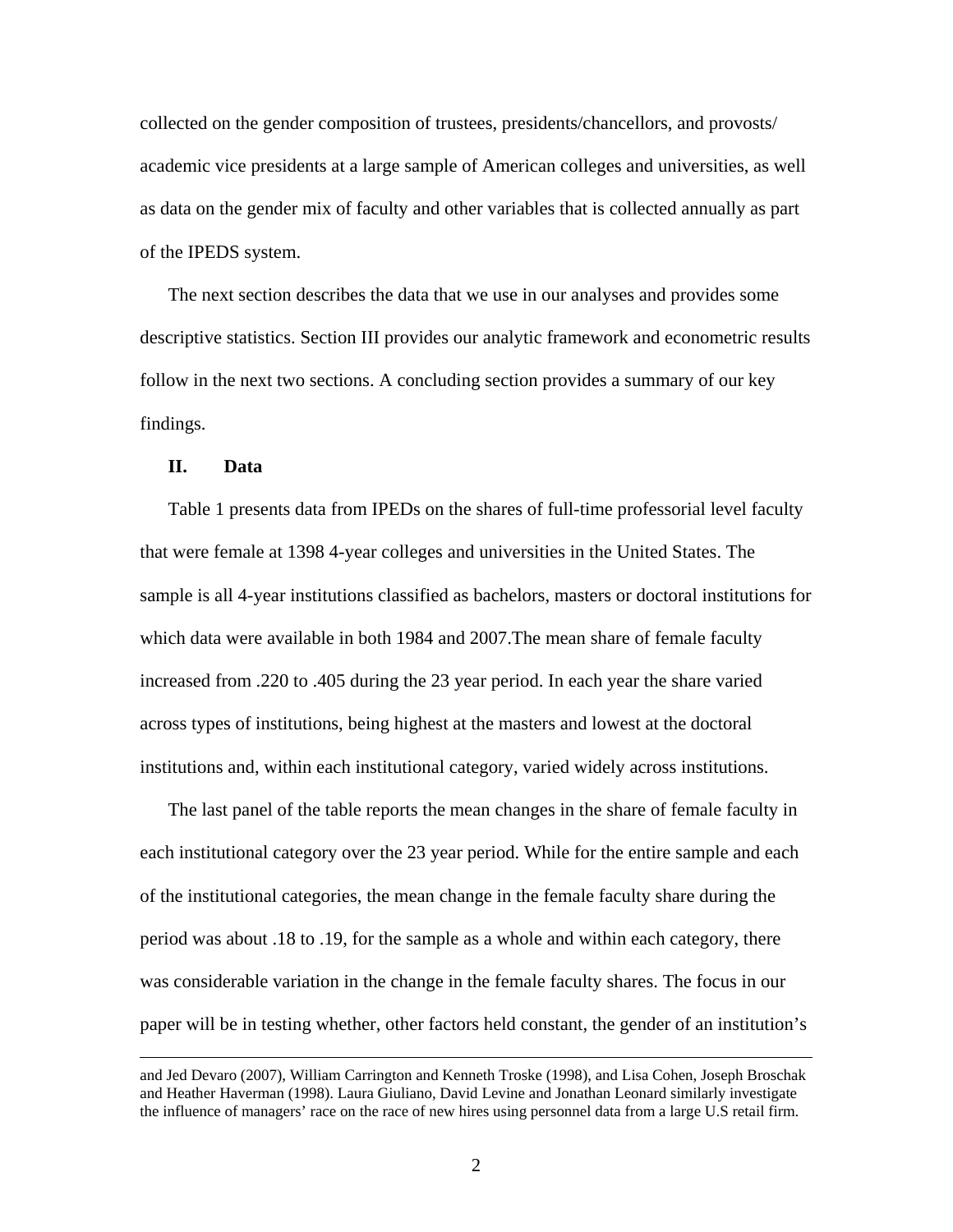trustees and academic leaders influences the speed with which the institution diversified its faculty across gender lines.

Information on the gender composition of voting members of boards of trustees and the gender of board chairs comes from a survey that the Cornell Survey Research Institute conducted for the Cornell Higher Education Research Institute (CHERI), under the auspices of the Association of Governing Boards of Universities and Colleges (AGB).<sup>4</sup> Under conditions of strict confidentiality, the AGB provided CHERI with contact information for a sample of 745 4-year colleges and universities (a subset of the institutions whose data underlie table 1). Survey questionnaires, along with a cover letter, were mailed to institutions in March 2008, with follow up letters and phone calls taking place in April of 2008 and the second half of July 2008. When data collection was completed at the end of August 2008, 509 completed responses had been received, 221 institutions refused to participate or did not respond to the survey and 15 institutions proved to be duplicates (more than one address was given to us for the same institution) or branch campuses of an institution whose board was the same as the main campus. Hence the response rate to the survey was 69.7% (509/730). These 509 responses actually represent 593 campuses because a number of the responses were from public university systems whose boards were responsible for multiple campuses.

To say that the response rate was 69.7% is not to say that each responding institution reported data for all years between 1981 and 2007. As one might expect, institutions were more likely to report data for more recent years. For example, while 502 respondents reported data on the gender composition of their boards for 2007, the number of

<sup>&</sup>lt;sup>4</sup> More details about the survey and the survey results are found in Ronald Ehrenberg and Joyce Main (2009) and on the CHERI web page (www.ilr.cornell.edu/cheri )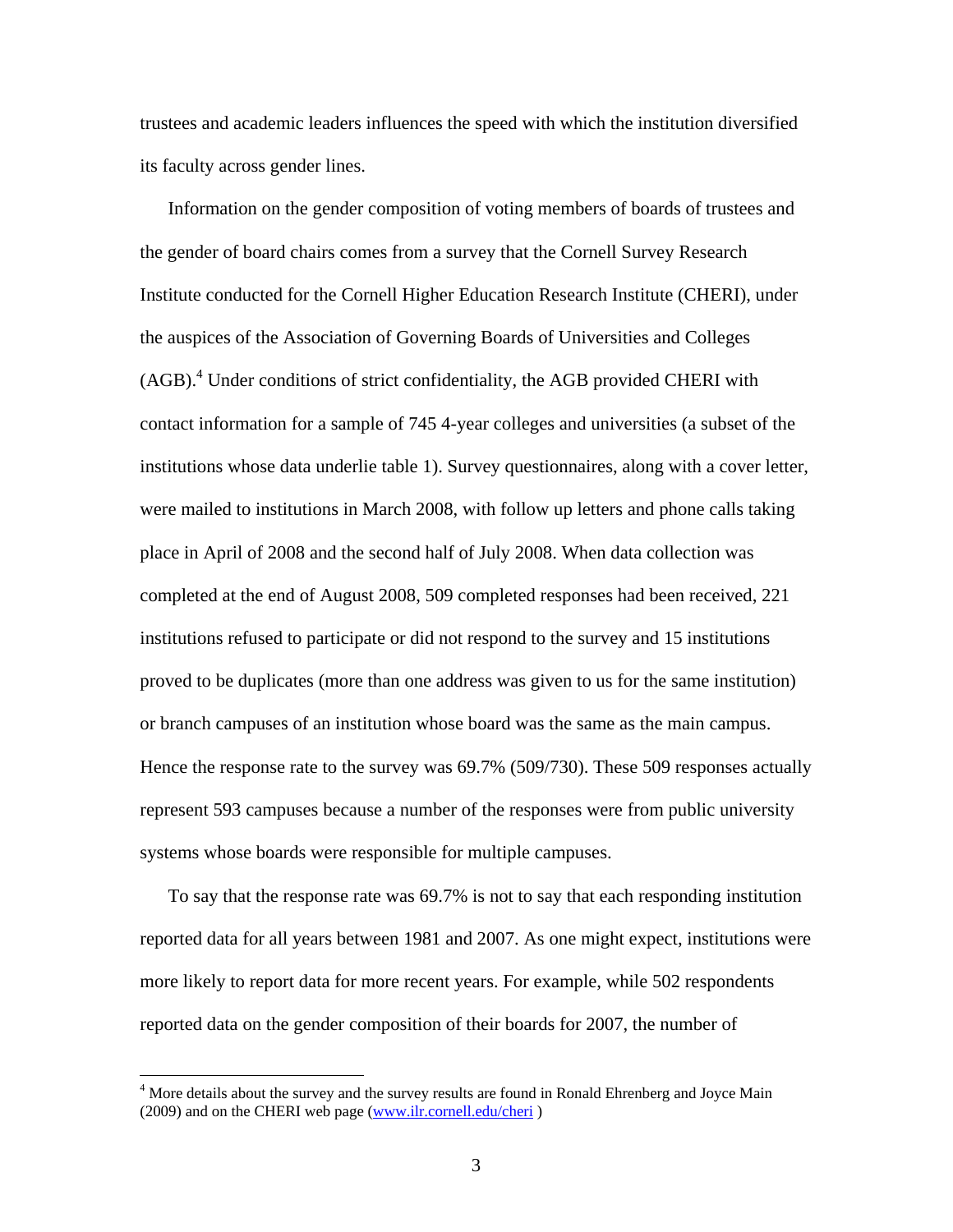respondents declined to 376 by 1981. Similarly, the number reporting the gender of the board chair declined from 503 in 2007 to 341 in 1981.

The decline in the response to the survey as one goes further back in time may lead to concerns that changes over time in the share of board with female chairs and in the average shares of board members that are female may be distorted by the changing composition of the institutions in the sample that are reporting data in each year. However, this proves not to be the case; the trends we found using data for all of the institutions that reported data in a given year are very similar to the trends that we found when we restricted the analyses to the subsample of institutions that reported data in every year.<sup>5</sup> The average share of board members that is female rose steadily from about 0.20 in 1981 to about 0.31 in 2007. Similarly the share of board chairs that are female rose from slightly under 0.10 in 1981 to about 0.18 in 2007.<sup>6</sup>

Research on corporate boards has found that while having one or two females on a board can make a difference in board operations, it usually takes three or more women on board to achieve the "critical mass" needed to cause fundamental change on the board and to enhance the contributions that female board members make.<sup>7</sup> The shares of board in our sample with at least three female members rose from about 0.6 in 1981 to about 0.9 in 2007; the comparable increase for the share of boards with at least five female members was from about 0.4 to 0.6. Our econometric analyses will test if the gender of the board chair and either the share of female trustees, or a "critical mass" of female trustees, influence the rate at which institutions diversity their faculty along gender lines.

<sup>&</sup>lt;sup>5</sup> Ehrenberg and Main (2009)

<sup>&</sup>lt;sup>6</sup> The share of board chairs that is female and the share of board members that is female are also lowest each year at the doctoral institutions than at the masters and baccalaureate institutions. 7

 $\frac{7}{1}$  Konrad, Kramer and Ekrut (2008)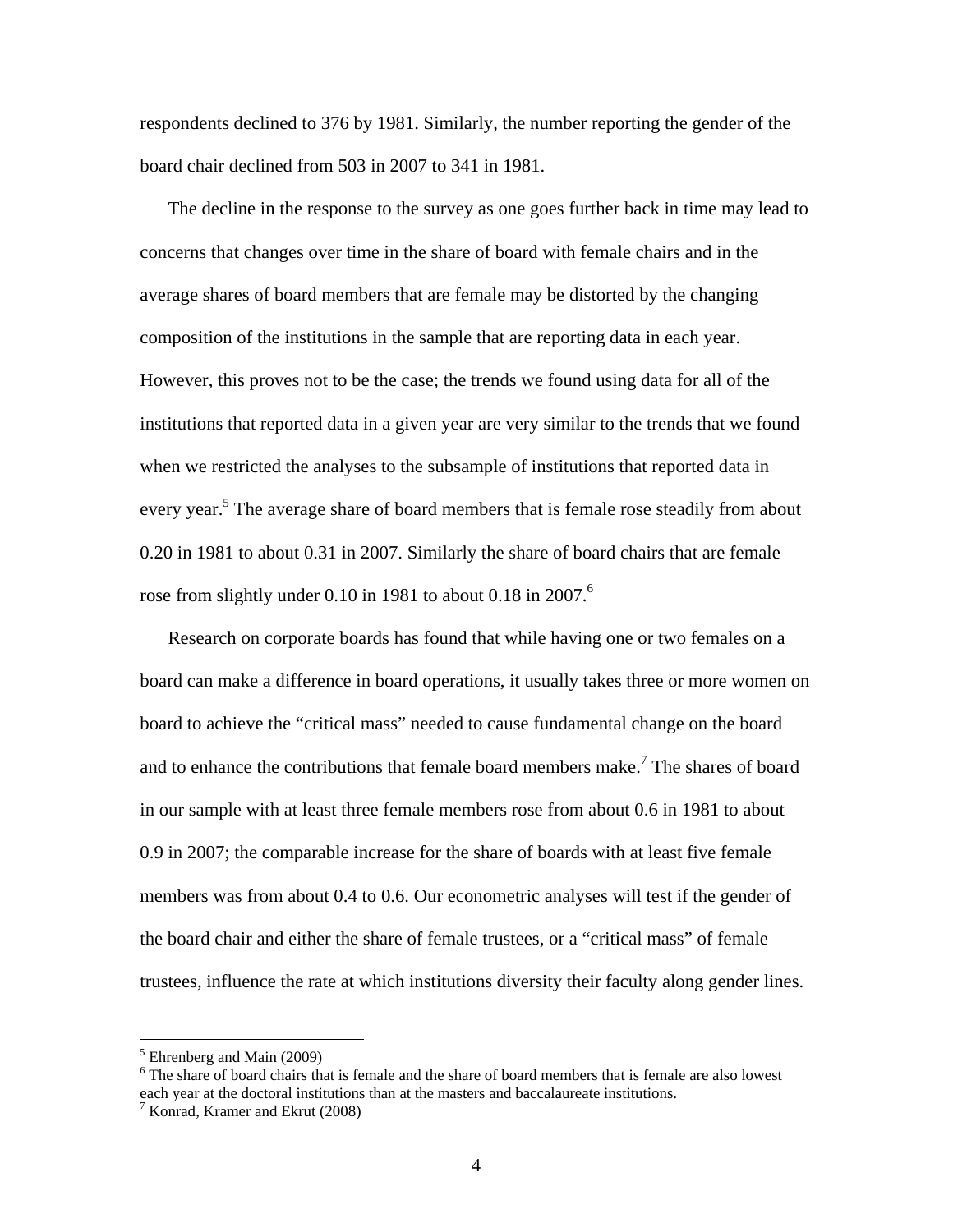Annual data on the gender of the president/chancellor and the provost/academic vice president at each of the 593 campuses for which we have information on the gender composition of trustees was obtained from the annual publication *Higher Education Directory*. In cases where the gender of an individual could not be ascertained with certainty from the name, we searched the web to confirm the individual's gender. During the 1983 to 2007 period, the share of presidents/chancellors in the sample that was female rose from 0.098 to 0.233, while the share of provosts/academic vice presidents that was female rose from 0.140 to 0.342. Public institutions were less likely than private institutions to have female senior academic administrators. The proportion of presidents/chancellors that was female was highest each year at baccalaureate institutions and lowest at the doctoral institutions, while the proportion of provosts/academic vice presidents that was female was lowest at the doctoral institutions in each year.

#### **III. Analytic Framework**

Given the share of faculty that is female at an institution in one year, the share that is female in the next year depends upon the turnover rates of female and male faculty and the share of new hires that is female. Estimates of faculty turnover rates, by institution and year, can be computed from the annual American Association of University Professor salary survey making use of the survey information on the number of continuing faculty reported by an institution in a year and then comparing this to the number of faculty reported by the institution in the previous year.<sup>8</sup> However, sadly one cannot compute faculty turnover rates by gender from these data. So in what follows we are unable to control for differences in faculty turnover rates by gender.

<sup>&</sup>lt;sup>8</sup> See Ronald Ehrenberg, Hirshel Kasper and Daniel Rees (1991)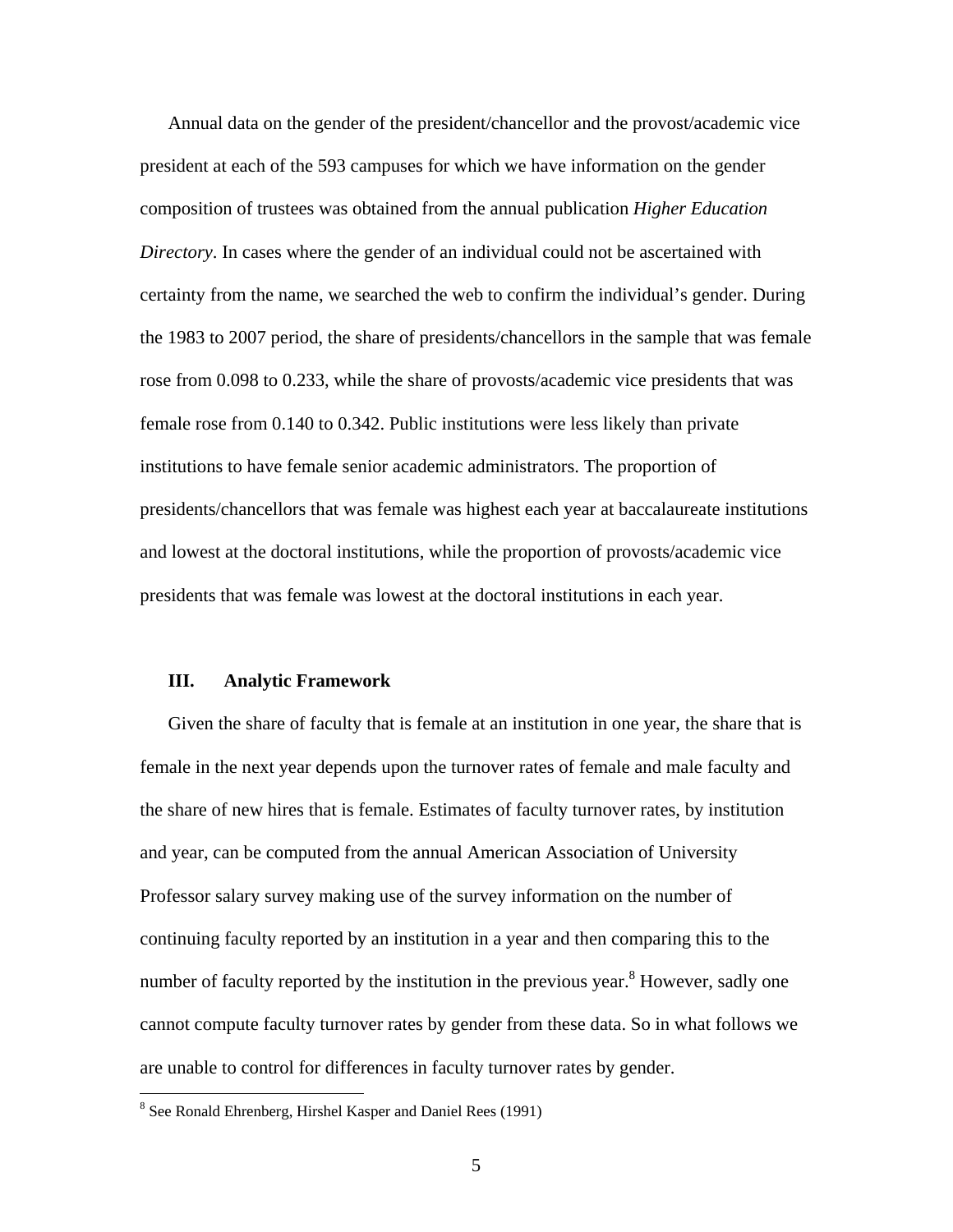Our basic analytical approach is to use institutional level panel data to estimate equations of the form

 $F_{it} = a_0 + a_1 F_{it-1} + a_2 EXP_{it-1} + a_3 FS_{it-1} + a_4 CTit_{-1} + a_5 ST_{it-1} + a_6 PRES_{it-1} + a_7 PROV_{it-1} + a_6 PRES_{it-1}$  $e_{it}$ 

Equation (1) specifies that the share of faculty that is female at an institution in a period (F) depends upon the share of faculty that was female in the previous period, the "expected share" of new faculty hires that was female in the previous period (EXP), the share of female students at the institution in the previous period (FS), the gender of the chair of the board of trustees, president/chancellor and provost/academic vice president (CT, PRES, PROV) in the previous period, the share of trustees that were female in the previous period (ST) and an error term (e), whose properties we will discuss later.

 The lagged female faculty share variable is important because of the inertia in the process (low levels of faculty turnover) and because prior research suggests that female faculty turnover depends upon the share of female colleagues in a department, that females are more likely to be hired in science and engineering fields at research universities when there are females on the search committee, and that the proportion of tenured law school faculty members that is female influences the probability that new female candidates for tenure are awarded tenure.<sup>9</sup>

 The share of new doctoral recipients granted by American universities that are women varies widely across fields in any year. For example, in 2007, the female share of new doctorates was 0.51 in the life sciences, 0.28 in the physical sciences, 0.59 in the social sciences, 0.21 in engineering, 0.67 in education, and 0.49 in the humanities.<sup>10</sup>

<sup>-&</sup>lt;br>9 <sup>10</sup> Doctorate Recipients from United States Universities (2009), table 3, and Richard Chused (1988)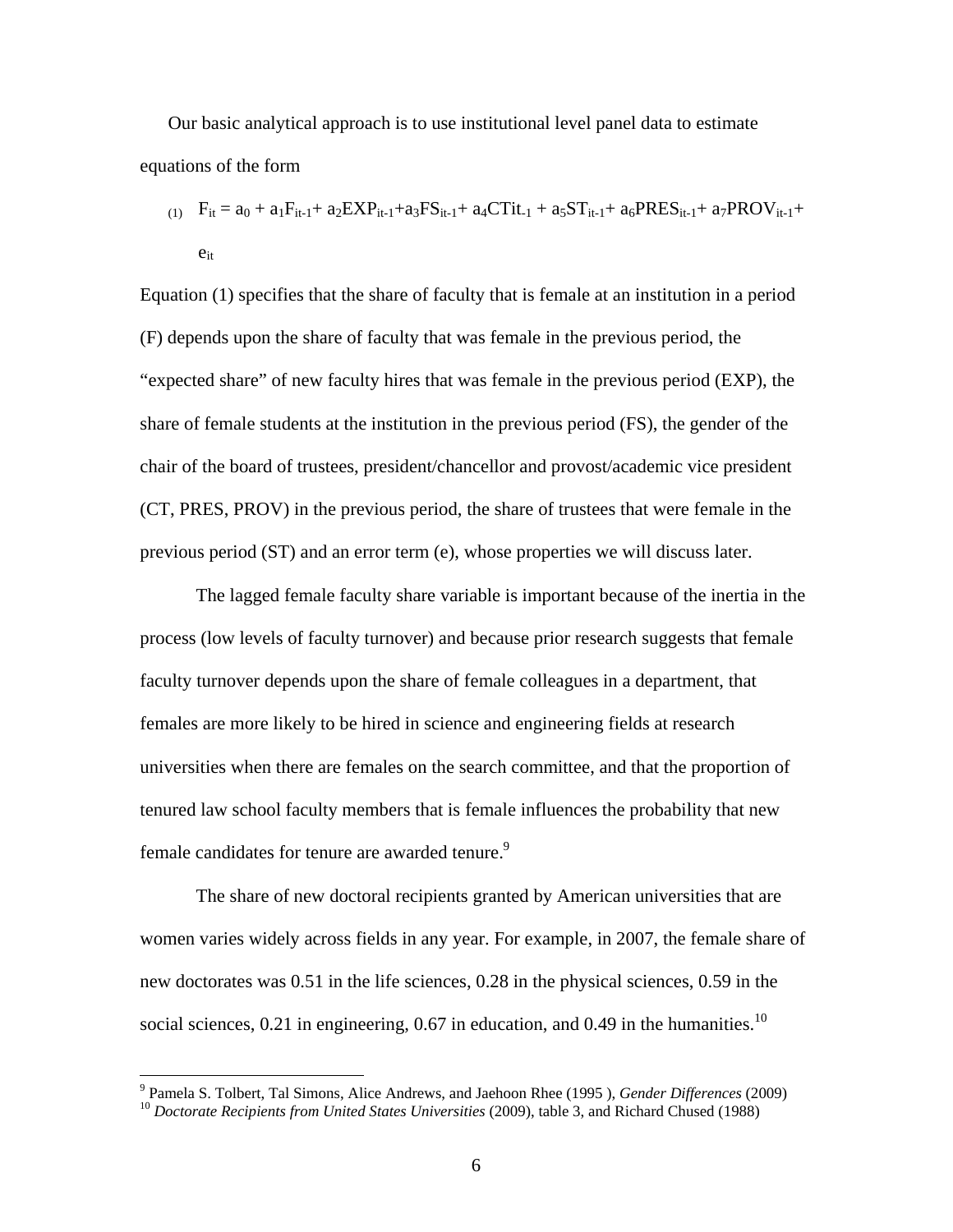Because of this, the "expected share" of new faculty hires that is female will vary across universities with the share of faculty at an institution that are employed in different fields and with the probabilities that faculty vacancies occur in each field. While data on faculty employment by field is not available for all the institutions in our sample, IPEDs does collect data on the number of degrees granted in each field. If one is willing to assume that the shares of faculty employed at an institution in each field are roughly proportional to the shares of degrees granted at the institution in each field and that faculty hiring at an institution in a year in each field is roughly proportional to the existing number of faculty in the field at the institution, then we can construct the expected share of new faculty hires that will be female in a year as the sum over all the fields in which degrees are granted at the university of the product of the share of degrees granted in each field times the share of new PhDs produced nationwide in the field that are female. Our expectation is that holding lagged female faculty share constant, an increase in the expected share variable will be associated with an increase in the female faculty share in the current period. We use 2-digit Classification of Instruction (CIP) codes to develop our expected supply variable. There are approximately 50 of these subject matter codes, but the number of PhDs produced in several of these fields is zero in many years. For later reference, we note that the mean value of our expected share variable in our sample was 0.40 and the  $25<sup>th</sup>$  to  $75<sup>th</sup>$  percentile range was about 0.36 to 0.47.

 The lagged share of female students (FS) is included as an explanatory variable to see if institutions with higher shares of female students, other factors held constant, are likely to hire more female faculty. Finally, the other variables included in the analysis are the ones that are of primary concern to us: the gender composition of the trustees and the

7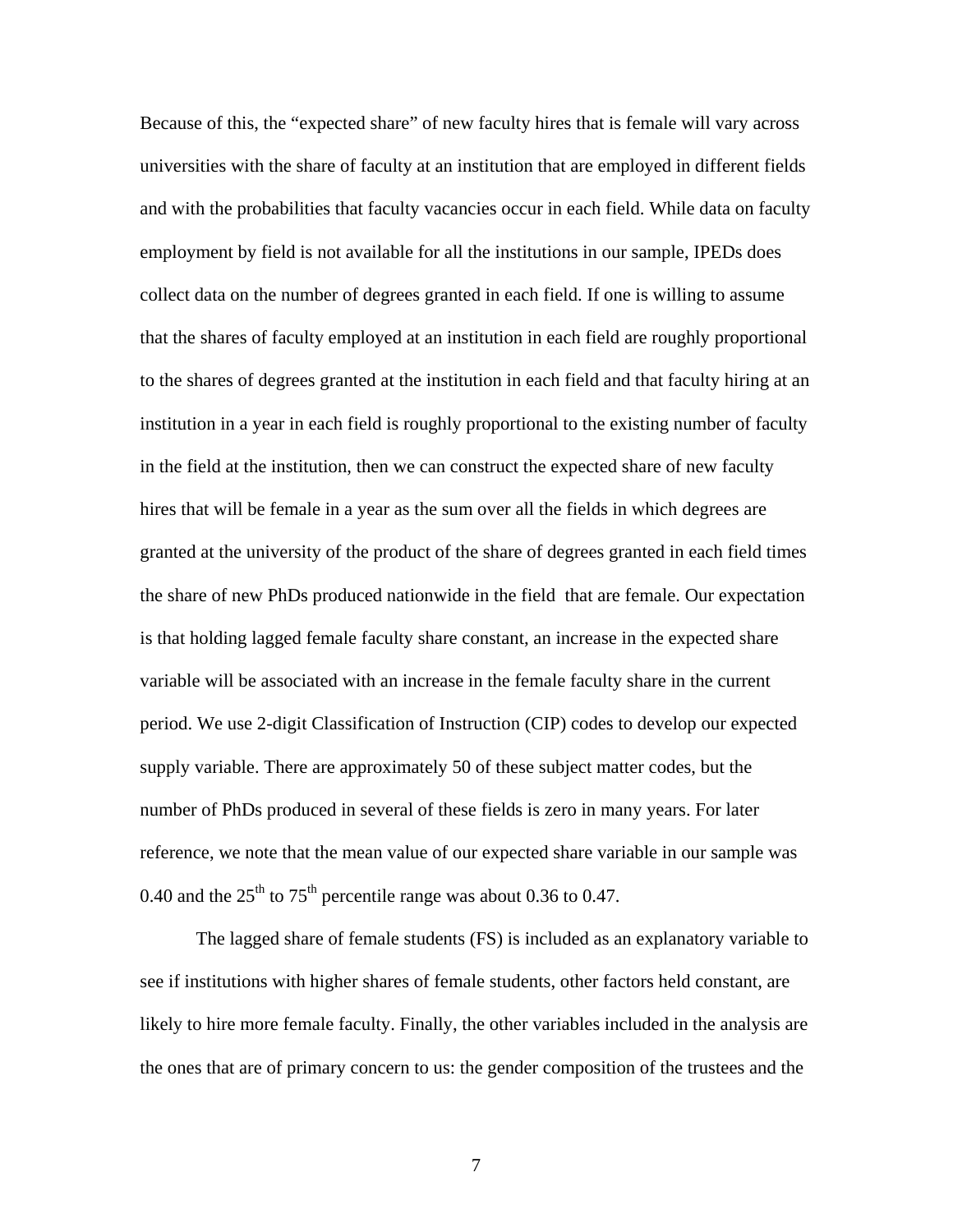genders of the board chair, the president/chancellor and the provost/academic vice president.

## **IV. Econometric Results**

 $\overline{a}$ 

Table 2 presents estimates of equation (1) using institutional level panel data for 583 institutions during the 1984-2007 period.<sup>11</sup> The estimates in column (1) are GLS estimates that assume institutional level random effects, those in column (2) are from an institutional level fixed effects model, while those in columns (3) and (4) are from weighted random and fixed effects models, where the weights are the square root of the number of faculty at an institution.

As expected the lagged female faculty share variable is a strong predictor of the female faculty share variable in a year. Holding constant the lagged female faculty supply, the expected share of new faculty hires that is female also matters. An increase in the expected share of 0.10, (slightly less than the difference between the  $25<sup>th</sup>$  percentile and  $75<sup>th</sup>$  percentile value of the variable in the sample) is associated with a roughly 0.011 to 0.018 increase in the female faculty share in the year. This contrasts to the mean annual increase of 0.0064 during the sample period. The share of female students also matters. Other factors held constant, an increase in the share of female students of 0.1 is associated with an increase in the female faculty share of roughly 0.002 to 0.007 in a year.

Turning to the variables of primary interest to us, the genders of the chair of the board, the president/chancellor and the provost/academic vice president, as well as the share of the board of trustees that is female, all are associated with a more rapid increase in the

 $11$  Ten of the institutions for which we had trustee data were eliminated from the econometric analyses because they are specialized institutions, such as religious seminaries and art institutes. Dichotomous variables were also included in the estimation to control for non reporting of the gender of the chair of the board and the gender composition of the board for an institution in a year.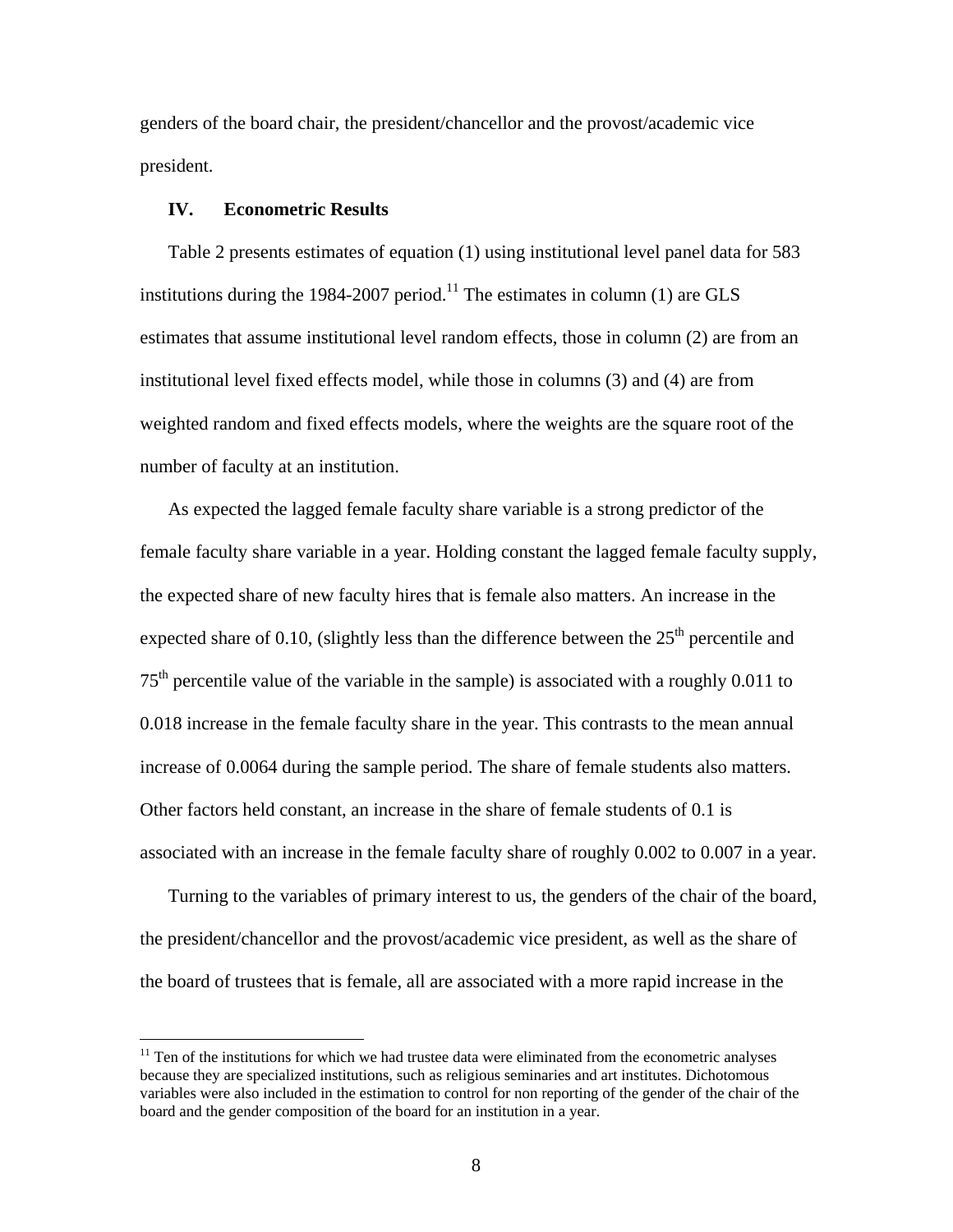share of faculty that are female. The gender of the board chair, however, is not significantly related to this outcome. The marginal impacts of having a female president or a greater share of trustees that is female are both smaller in the weighted random and fixed effects models than they are in the unweighted random and fixed effects models; this suggests that the effects are smaller at the larger institutions in which hiring decisions are much more decentralized. Put another way, the gender of the leaders appears to influence the speed with which institutions diversify their faculty along gender lines more at smaller institutions than it does at larger ones.

The magnitudes of these trustee and senior administrator effects are quite large. Focusing on the weighted estimates, which are the smallest of the four models, having a female president/chancellor is associated, with an increase in the share of female faculty in a year of 0.002, holding other factors, including the lagged female faculty share and our expected supply variable constant. Having a female provost is associated with a slightly smaller effect. Each of these effects is about one-third the size of the mean yearto-year increase in the female faculty share in the sample. Similarly, other factors held constant, an increase in the share of female trustees of .10 (say an increase from .20 to .30 is associated with an increase in the female faculty share of about 0.0005; this is about one quarter of the magnitude of the effect of having either a female president/chancellor or provost/academic vice president.

One might reasonably be concerned about whether having a female board chair or a higher share of female trustees increases the probability of observing a female president/chancellor or a female provost/academic vice president and visa versa. That is, is it meaningful to talk about varying the gender of administrators, holding constant the

9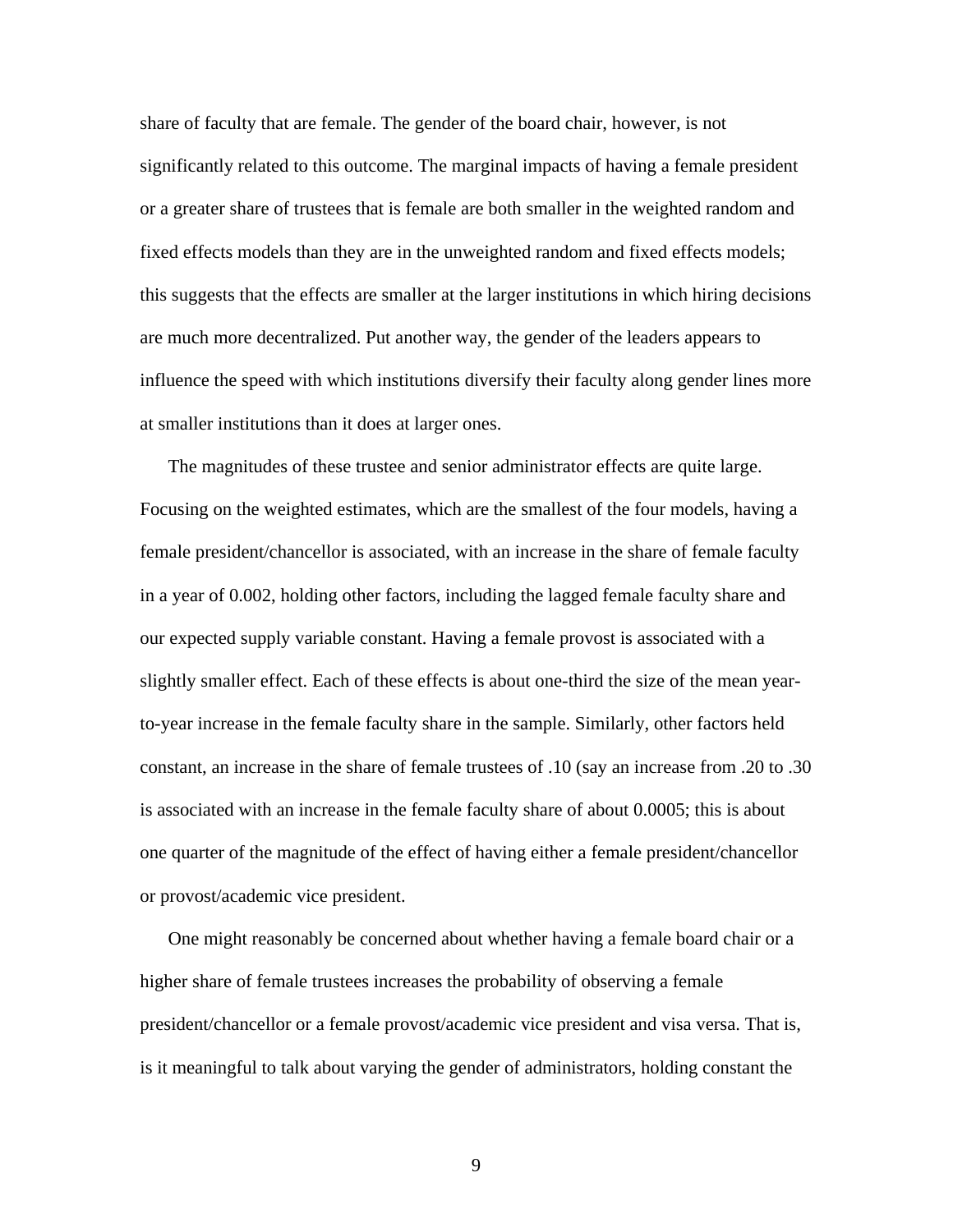gender of board members, and visa versa? Fortunately, the magnitudes of the president and provost coefficients that we obtain are about the same as those found in table 2 when we omit the trustee variables from equation (1) and the magnitudes of the trustee coefficients that we obtain when we omit the president and provost variables from equation (1) are about the same as those found in table 2 when we omit the president and provost variables from the equation.

The coefficient estimates we obtain from the random effects models (columns 1 and 3) are very similar to the coefficients that we obtain from the comparable fixed effects models (column 2 and 4). Any unobserved institution effect that leads some institutions to diversify their faculty more rapidly along gender lines than other institutions would also cause the former institutions lagged share of female faculty to be larger than the latter's lagged share. The similarity between our random effects and fixed effects model coefficients suggests that our controlling for the lagged female share on the right hand side of our model also has controlled for these unobserved institutional effects. Consequently, the discussion that follows will focus on the random effects model.<sup>12</sup>

Does the impact of the share of trustees that is female depend upon some "critical mass" of the female trustee share being achieved, or some critical number of female trustees? The estimates presented in tables 3 and 4 provide answers to these questions.

 The estimated in table 3 are based on a variant of equation (1) in which the continuous share of female trustee variables is replaced by a set of dichotomous variables representing that indicate whether the share of trustees is between .050 and .099

<sup>&</sup>lt;sup>12</sup> Consider the general panel data model  $Y_{it} = BX_{it} + (c_i + e_{it})$  where the  $c_i$  are fixed effects and  $e_{it}$  is a random error term. If the  $c_i$  are uncorrelated with the  $X_{it}$  then both the fixed and random effects estimators are consistent estimators for B. If  $c_i$  is correlated with the  $X_{it}$  then the random effects estimator is biased. The similarity of our results when we use the fixed and random effects methods suggests that once for control for the lagged female share, any remaining bias is negligible.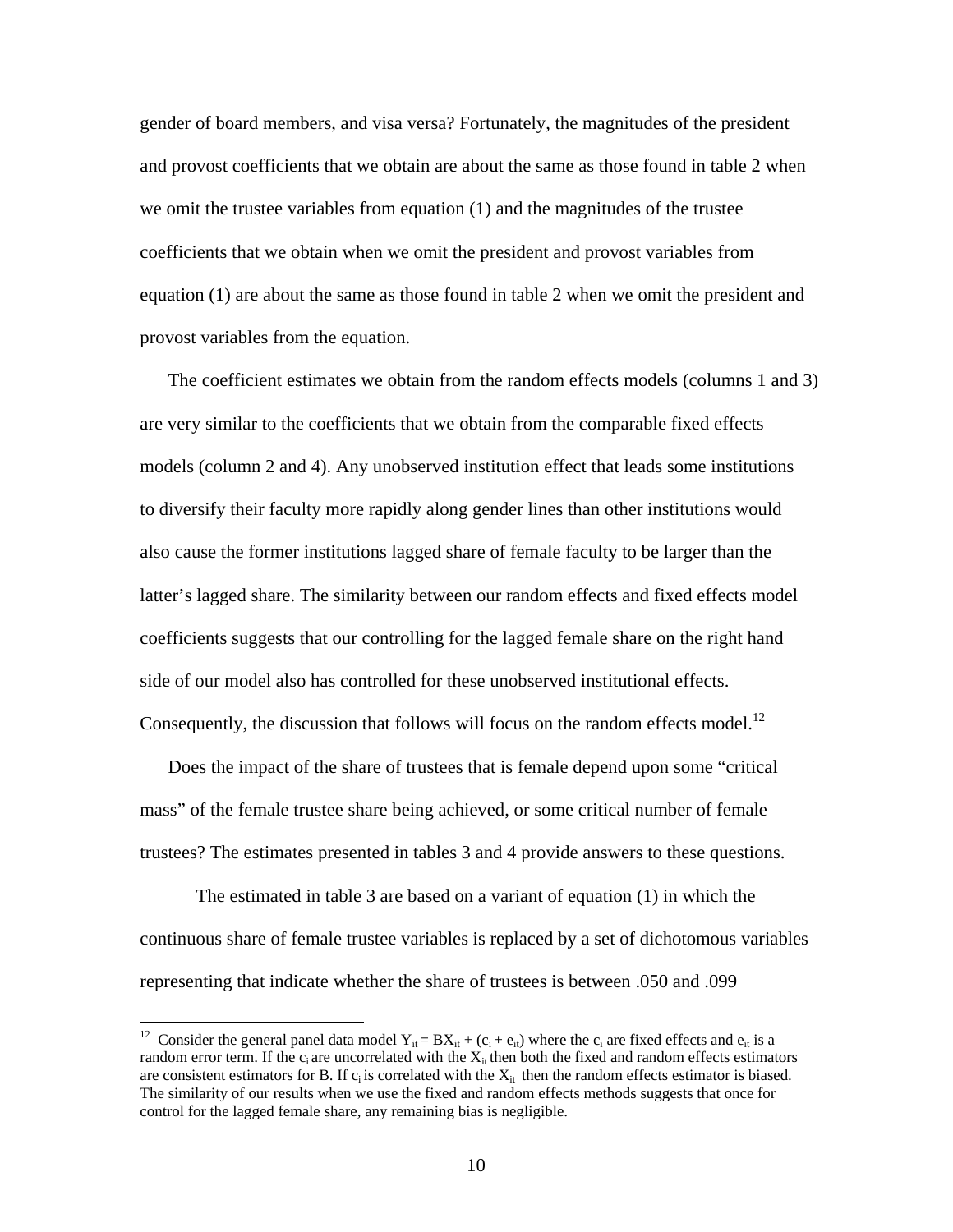(prop5), .100 and .149 (prop10), .150 to .199 (prop15), .200 to .249 (prop20), .250 to .299 (prop25), .300 to .349 (prop30), .350 to .399 (prop35) or .400 or greater (prop40). The omitted category is a share of female trustees of less than .050, so the coefficients of each of these variables represents the "effect" of having a female trustee share in the interval relative to having a female trustee share of less than .05.

 Quite strikingly, the coefficients of prop5, prop10, prop15, and prop20 are all roughly equal in magnitude and statistically insignificantly different from zero. However, the coefficient of prop25 is roughly double in magnitude and is statistically significant from zero. This suggests that a female share of trustees of at least .25 is required for these trustees to have a significant impact on the speed with which academic institutions diversify their faculty across gender lines. While the coefficient of prop30 is of the same order of magnitude as that of prop25, the coefficient of prop35 is about one and half times as large and that of prop40 more than twice as large, suggesting that the marginal impact of the female trustee share on the share of female faculty does increase once the female board share is more than a third.

 Table 4 presents estimates of variant of equation (1) in which the share of female trustees is replaced by dichotomous variables for one female trustee (board1), two female trustees (board2), three female trustees (board3), four female trustees (board 4) or five or more female trustees (board5). These estimates suggest that the number of female trustees on the board must be at least 5 for them to have a statistically significant effect on the share of faculty that is female. Other variables held constant (including the lagged female faculty share), having at least five female trustees is associated with a female faculty share that is .008 higher. Moreover, in this specification, the gender of the board

11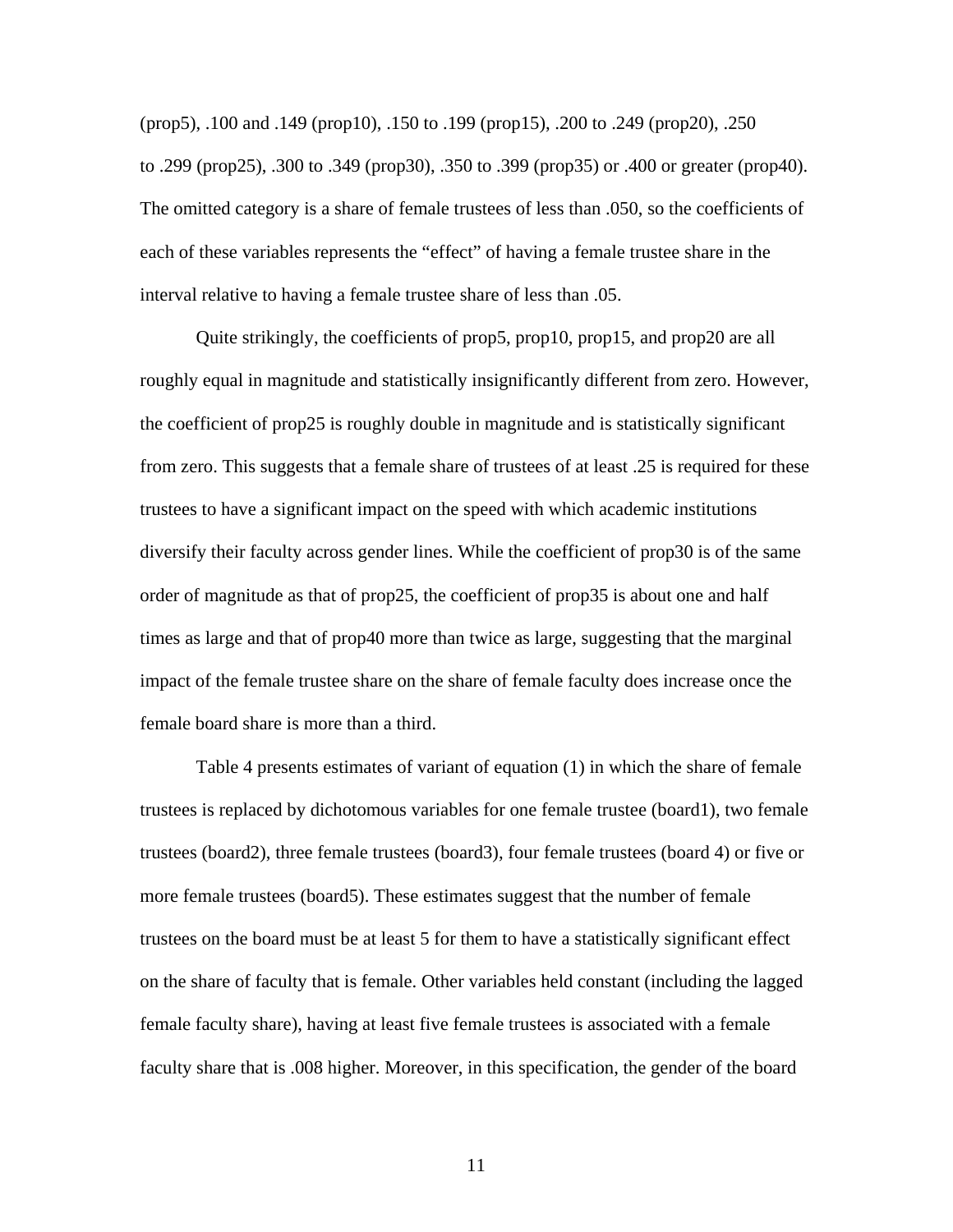chair also proves important; holding other variables constant, having a female board chair in the previous period is associated with a .0034 higher share of faculty that is female.<sup>13</sup>

## **V. Extensions and Specification Tests**

Table 5 presents random effects estimates of equation (1) done separately for public institutions, private institutions, baccalaureate colleges, masters' institutions and doctoral institutions. Because in each case the sample size used in the estimation is considerably smaller than the overall sample, the probability of our observing statistically significant coefficients is substantially smaller than in table 2. Hence we "liberally" interpret significance in this table to include significance at the 0.10 level.

The lagged "expected supply" variable is statistically significantly positively associated with the share of female faculty for each group of institutions. The presence of a female president or a female provost in the previous year, is positively associated with the share of female faculty for each group (and significantly so for 8 of the 10 coefficients) and, the magnitude of the effects for both is largest for the baccalaureate institutions, where central administrators are likely to play larger roles in the faculty hiring process as we conjectured above. While the share of trustees that is female in the previous year is significantly positively associated with the share of female faculty for four of the five specifications, the relationship for doctoral institutions is negative (but significant only at the 0.10 level).

 $13$  This is above and beyond the impact of having one female trustee, which is a statistically insignificant .001. We also attempted to include the dichotomous variables for both the female trustee shares and the numbers of females in the same model, but colinearity prevented us from getting any statistically significant affects in this model.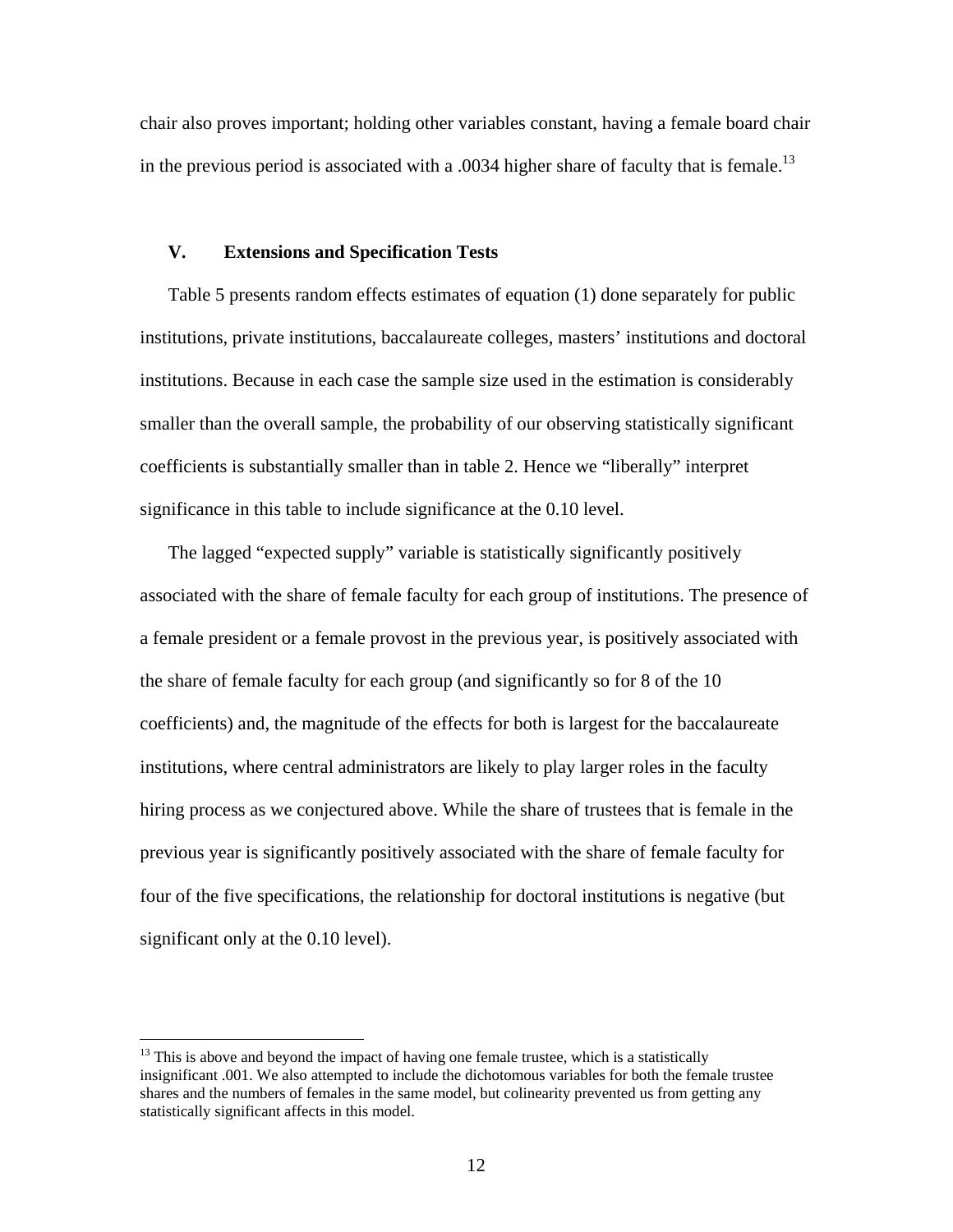The number of new faculty hired at an institution in a year, by gender, is available from IPEDs for 9 of the years in our sample period (1993, 1995, and 2001-2007). Not all institutions hire any faculty members in each year, but for the subsample that do each year, these data permit us to estimate a variant of equation (1) in which the dependent variable is the share of newly hired faculty members in the year that are female. Random effects estimates of this equation appear in table 6.

The coefficients of the "expected supply" variable, the gender of the president and the provost, the share of trustees that are female and the gender of the chair of the board of trustees are all female in this model, but none of them are statistically significantly different from zero. However, because the sample size used in the estimation in table 4 is about one third that used in table 2, the "t" statistics for the coefficients found in this table would be roughly 1.7 times larger if the sample size was the same as in table 2. A perusal of the standard errors of these coefficient estimates suggests that all of these coefficients, save for the gender of the board chair, would have been statistically significantly different from zero with the larger sample size. Perhaps more important the magnitudes of these coefficients are all larger (in absolute value) than the comparable coefficients found in the first column of table 2.

Finally, we are very sensitive to the fact that we have include a lagged dependent variable among our explanatory variables in our models and that this may lead to biased estimates of all of the coefficients in the models. In an attempt to control for this problem, we used an instrumental variable method similar to that used by Kurtulus and Tomaskovic-Devey (2008) in their study of the effect of female managers on the subsequent representation of females in management in U.S. firms. Basically, we

13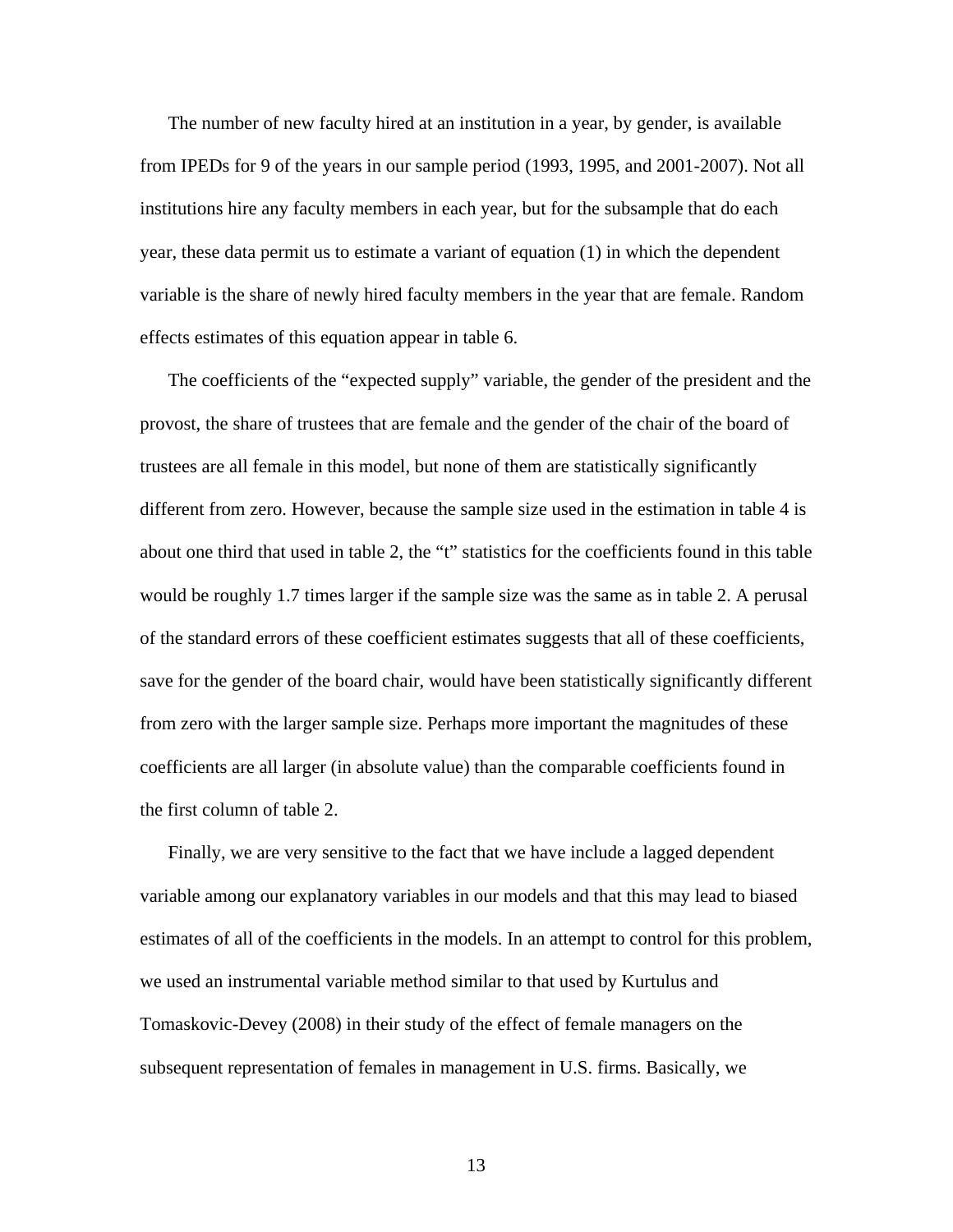obtained an instrument for the lagged female faculty share by regressing the lagged female share on the lagged and lagged two period values of the expected female faculty supply variable, the share of female students, the genders of the board chair, president and provost, and the share of trustees that is female, as well as the lagged two period value of the female faculty share.<sup>14</sup>

Estimates of equation (1) that we obtained using this method are found in table 7 and they are qualitatively very similar to the random effects model results found in column 1 of table 2. The expected female share of new hires and the gender of the board chair, the president/chancellor and provost/academic vice president in the previous period are all statistically significantly positively related to the current female faculty share, other variables, including our instrument for the lagged female faculty share held constant. The magnitude of each of these effects is somewhat smaller than the comparable effect found in table 2, but qualitatively each remains important.<sup>15</sup>

#### **VI. Concluding Remarks**

 $\overline{a}$ 

Our paper has shown that the genders of leaders of America's 4-year colleges and universities – trustees, presidents/chancellors, and provosts/academic vice presidents - are associated with the rate at which these institutions have diversified their faculty across gender lines during the 1984-2007 period. Other factors held constant, including our estimate of the "expected" share of new hires at an institution that should be female in a year, we find that institutions with female presidents/chancellors and female

 $14$  This procedure produces a valid instrument if the disturbance term is autocorrelated at no more than one lag. Given that we already have included a lagged dependent variable in our model, this specification allows for a great deal of dependence over time.

<sup>&</sup>lt;sup>15</sup> When we reestimated this instrumental variable model clustering the standard errors by institution, the estimated coefficients remained the same but the statistical significance of the estimates declined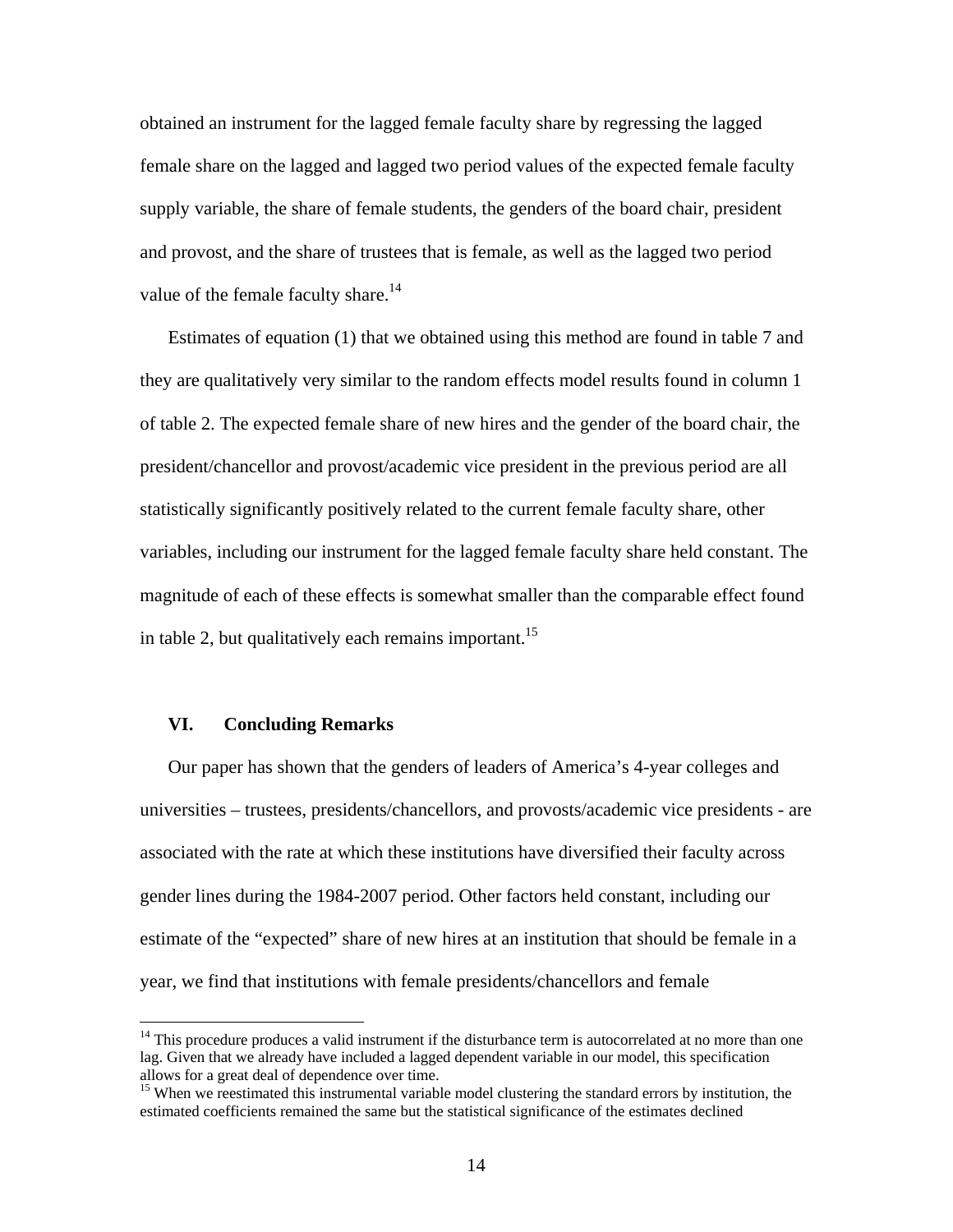provosts/academic vice presidents, and with a greater share of female trustees, increase their share of faculty that are female at more rapid rates, Moreover, the magnitudes of the effects of these leaders appears to be largest at smaller institutions, where central administrators may play a greater role in faculty hiring decisions. We also found that there appears to be a critical share of female trustees (25%) or a critical number of female trustees (5) that must be reached before the gender composition of the board of trustees influences the rate of diversification of the faculty across gender lines.

Our study is only a first look at how the gender mix of leaders influences outcomes at academic institutions. It would be fruitful to extend our analyses to study how the gender of administrators "on the ground" who are more directly involved with hiring and retention efforts – deans and department chairs – influences the rate at which the faculty is diversified across gender lines. And we need to understand better why the gender of leaders matters. For example, the report of a recent National Research Council Committee, upon which one of us served, found evidence that the gender of the chair of a faculty search committee in science and engineering fields at major research universities influences the likelihood that female PhDs will apply for the position; apparently knowledge of the gender of the chair of the search committee signals something to potential female applicants about the seriousness of the department in wanting to expand female faculty employment and in providing leadership opportunities for female colleagues.16

<sup>16</sup> *Gender Differences* (2009)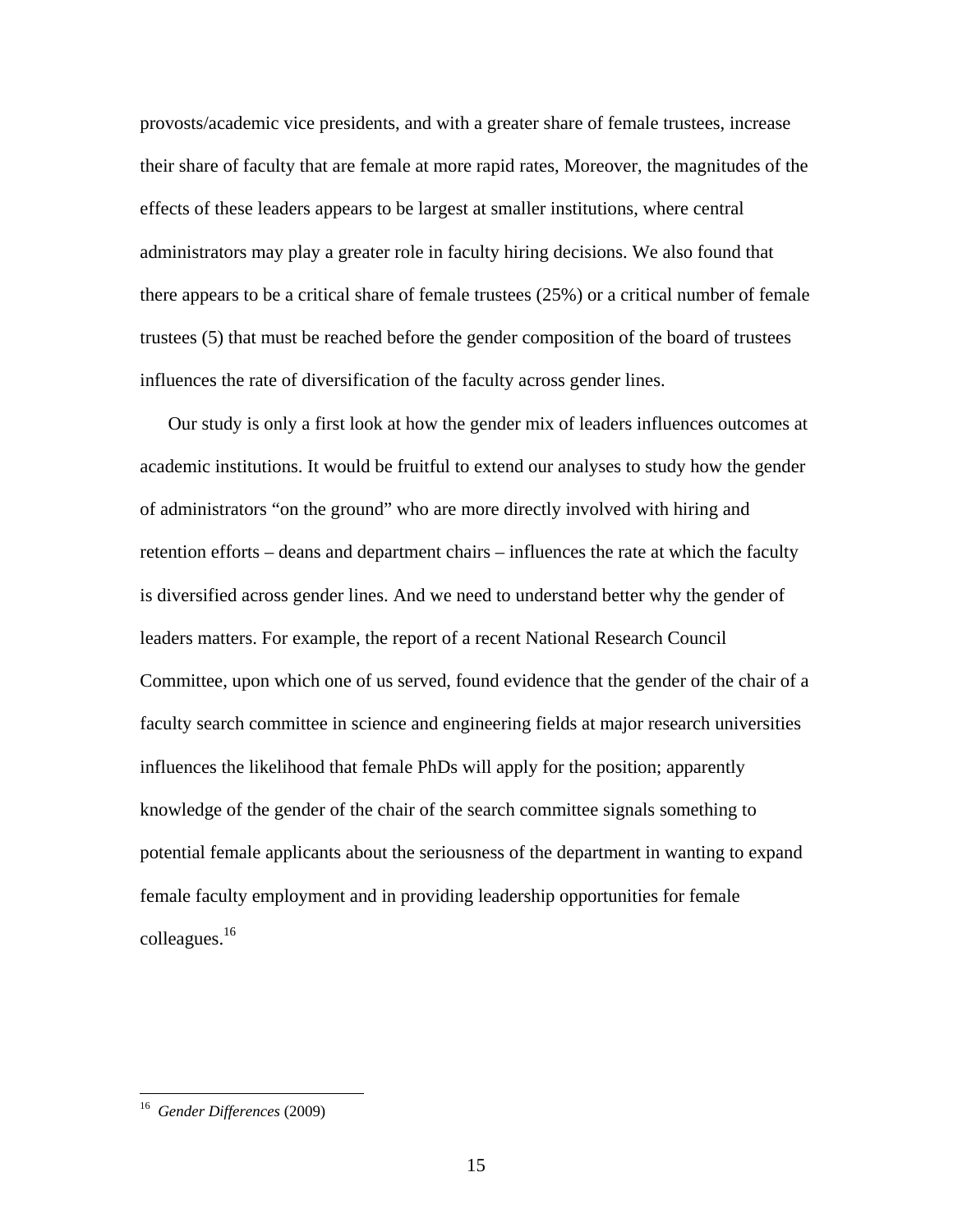#### References

 Eric Bettinger and Bridget Terry Long, ""Do Faculty Serve as Role Models? The Impact of Instructor Gender on Female Students", *American Economic Association Papers and Proceedings* 95 (May 2005): 152-157

*Beyond Bias and Barriers: Fulfilling the Potential of Women in Academic Science and Engineering* (Washington DC: National Academy Press, 2007)

 Diana Bilimoria, "The Relationship Between Women Corporate Directors and Women Corporate Officers", *Journal of Managerial Issues* 18 (Spring 2006): 47-61

 Francine D. Blau and Jed L. DeVaro, "New Evidence on Gender Differences in Promotion Rates: An Empirical Analysis of a Sample of New Hires", *Industrial and Relations* 46 (April 2007): 511-550

 Scott Carrell, Marianne Page, and James West, "Sex and Science: How Professor Gender Perpetuates the Gender Gap", *National Bureau of Economic Research Working Paper* No. 14959 (Cambridge MA: National Bureau of Economic Research, May 2009)

 William J. Carrington and Kenneth R, Troske, "Sex Segregation in U.S. Manufacturing", *Industrial and Labor Relations Review* 51 (April 1998): 445-464

 Richard H. Chused, "The Hiring and Retention of Minorities and Women on American Law School Faculties", *University of Pennsylvania Law Review* 137 (December 1988): 537-569

 Lisa E. Cohen, Joseph P Broschak and Heather Haverman, "And Then There Were More? The Effect of Organizational Sex Composition on the Hiring and Promotion of Managers", *American Sociological Review* 63 (October 1998): 711-727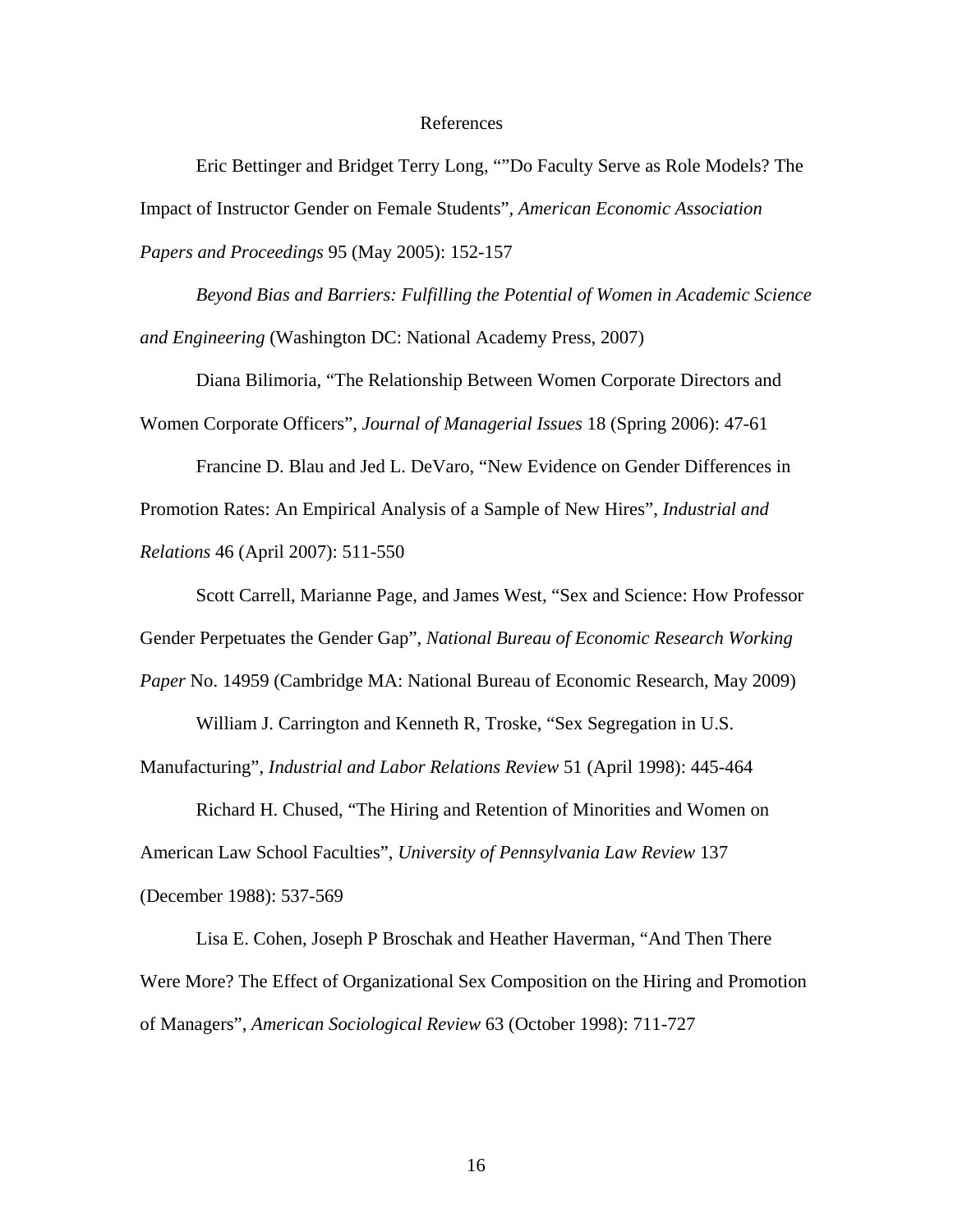*Doctoral Recipients from United States Universities: Summary Report 2007* (Chicago IL: NORC at the University of Chicago, 2009)

 Ronald G. Ehrenberg, Hirschel Kasper and Daniel Rees, "Faculty Turnover at American Colleges and Universities: Analyses of AAUP Data", *Economics of Education Review* 10 (April 1991): 99-110

Ronald G. Ehrenberg and Joyce B. Main, "Females on Academic Boards of

Trustees: Slow But Steady Progress", *Trusteeship* 17 (March/April 2009): xx-yy

*Gender Differences at Critical Transitions in the Careers of Science, Engineering* 

*and Mathematics Faculty* ((Washington DC: National Academy Press, 2009)

Laura Giuliano, David I. Levine, and Jonathan Leonard, "Manager Race and the

Race of New Hires", *Journal of Labor Economics* 27 (October 2009): 589-632

*Higher Education Directory* (Falls Creed VA: Higher Education Publications Inc., year)

 Lois Joy and Sarah Lang., "Do Women in Top Corporate Management and Governance Help Women to Advance?" (Paper presented at the May 2007 Society of Labor Economists meeting, Chicago IL.)

 Alison Konrad, Vicki Kramer and Sumru Erkut, "Critical Mass: The Impact of Three or More Women on Corporate Boards", *Organizational Dynamics* 37 (April-June 2008): 145-164

 Fidan Ana Kurtulus and Donald Tomaskovic – Devey, "Do Women Managers Help Women Advance? A Panel Study Using EEO-1 Records" (Working Paper, Department of Economics, University of Massachusetts Amherst, January 2008)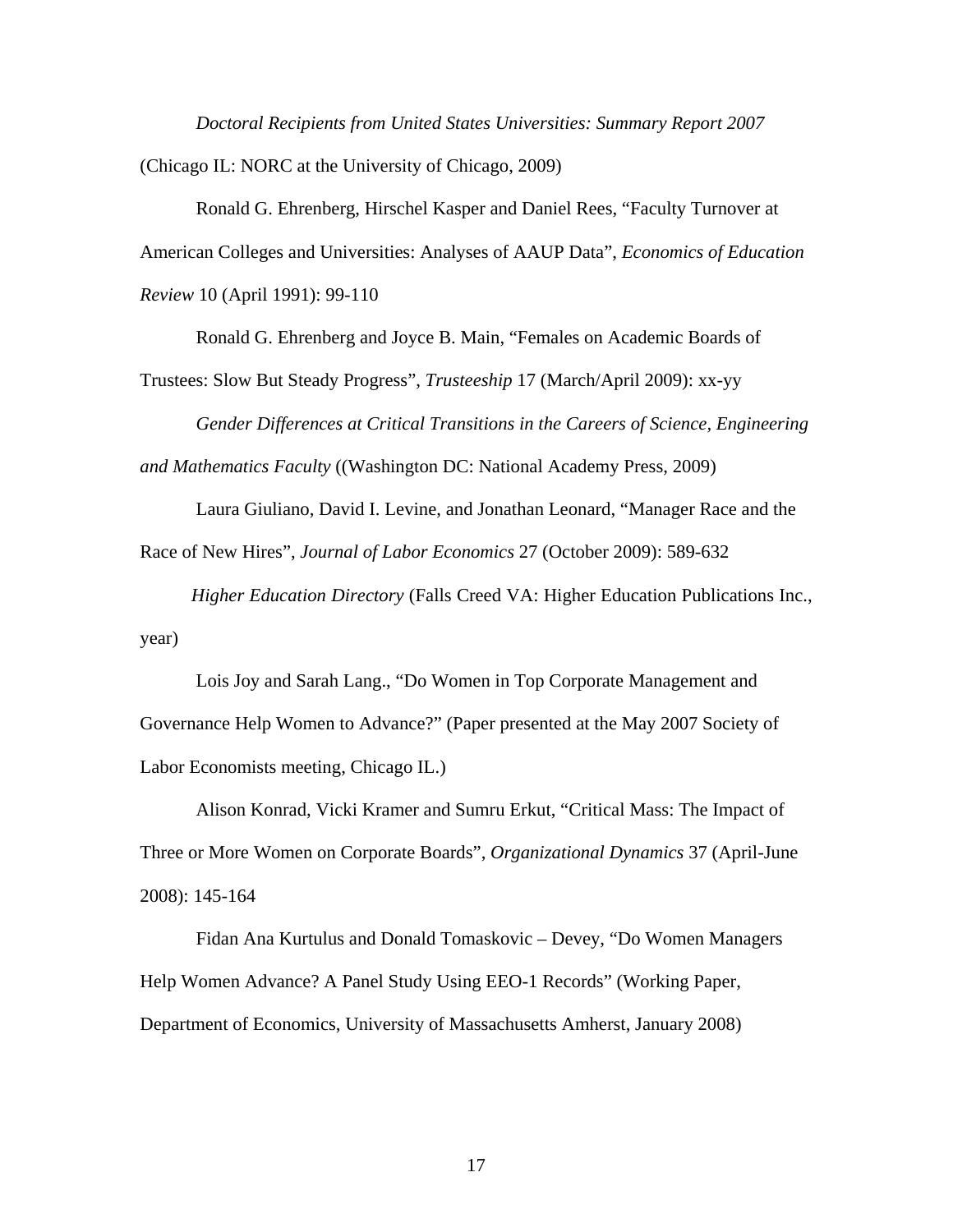Kevin Rask and Elizabeth Bailey, "Are Faculty Role Models? Evidence from Major Choice in an Undergraduate Institution", *Journal of Economic Education* 33 (Spring 2002): 99-124

 Pamela S. Tolbert, Tal Simons, Alice Andrews, and Jaehoon Rhee, "The Effect of Gender Composition in Academic Departments on Faculty Turnover", *Industrial and Labor Relations Review* 48 (April 1995): 562-579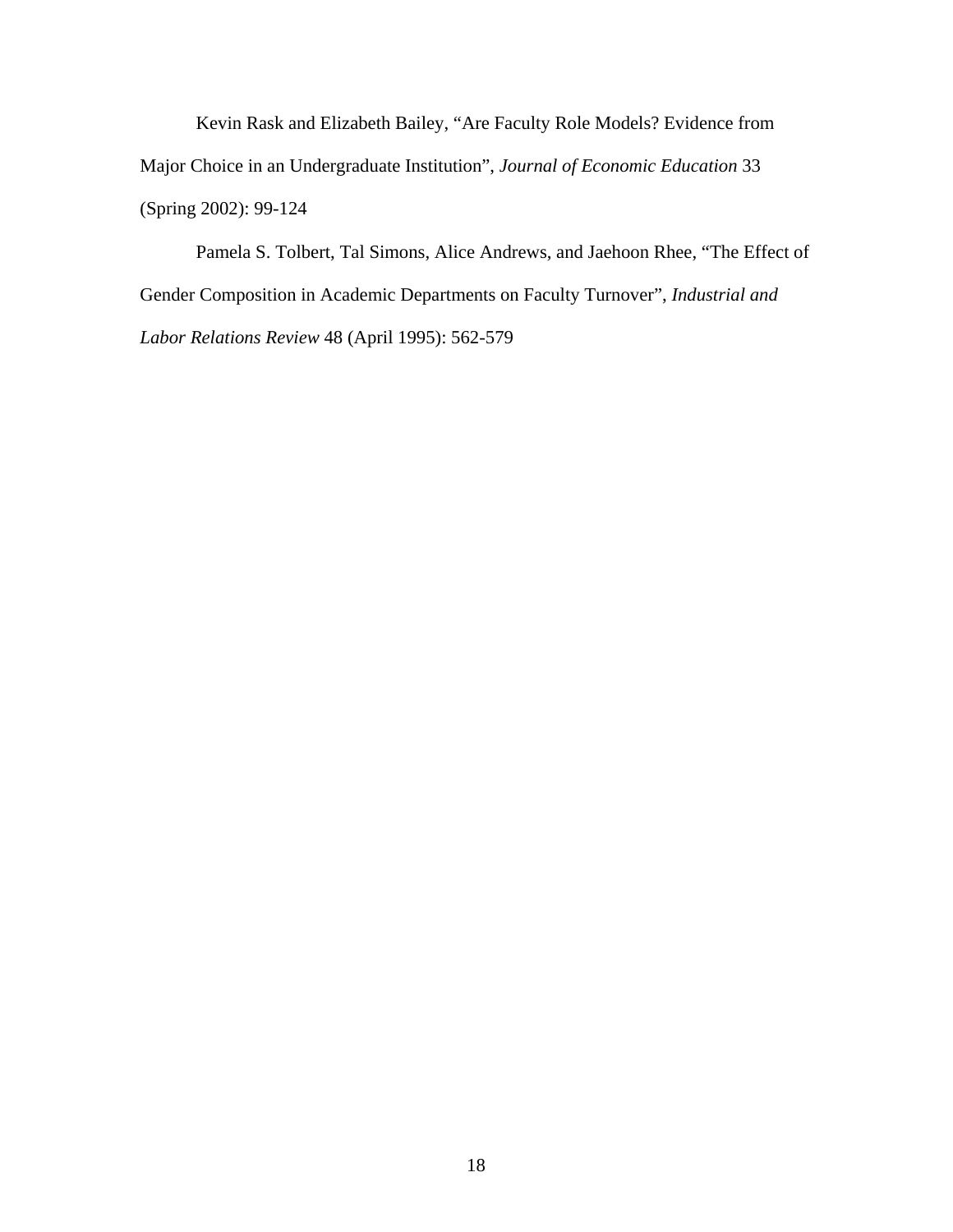# Table 1

| T CHIAIC I acuity Bliaics at $\pm$ I can Histitutions. T70 $\pm$ 2007 |      |                   |       |                   |           |                         |           |           |       |           |
|-----------------------------------------------------------------------|------|-------------------|-------|-------------------|-----------|-------------------------|-----------|-----------|-------|-----------|
|                                                                       |      | 1984 Female Share |       | 2007 Female Share |           | Change in Share 1984 to |           |           |       |           |
|                                                                       |      |                   |       |                   |           |                         | 2007      |           |       |           |
|                                                                       | Obs  | 25th %ile         | Mean  | 75th %ile         | 25th %ile | Mean                    | 75th %ile | 25th %ile | Mean  | 75th %ile |
| Entire                                                                | 1398 | 0.118             | 0.220 | 0.283             | 0.341     | 0.405                   | 0.461     | 0.128     | 0.185 | 0.253     |
| Sample                                                                |      |                   |       |                   |           |                         |           |           |       |           |
| <b>Bachelors</b>                                                      | 478  | 0.116             | 0.226 | 0.309             | 0.349     | 0.413                   | 0.466     | 0.112     | 0.187 | 0.278     |
| <b>Masters</b>                                                        | 521  | 0.157             | 0.259 | 0.324             | 0.378     | 0.436                   | 0.476     | 0.124     | 0.178 | 0.247     |
| Doctoral                                                              | 250  | 0.101             | 0.157 | 0.192             | 0.299     | 0.342                   | 0.380     | 0.157     | 0.186 | 0.219     |
| Public                                                                | 584  | 0.136             | 0.209 | 0.262             | 0.343     | 0.392                   | 0.441     | 0.146     | 0.183 | 0.232     |
| Private                                                               | 814  | 0.102             | 0.228 | 0.305             | 0.341     | 0.414                   | 0.474     | 0.111     | 0.186 | 0.276     |

Female Faculty Shares at 4-Year Institutions: 1984 - 2007

\*Note: 149 specialized institutions (e.g. seminaries, art institutes, and health related colleges) included in the entire sample are not included in the bachelors, masters, or doctoral institution categories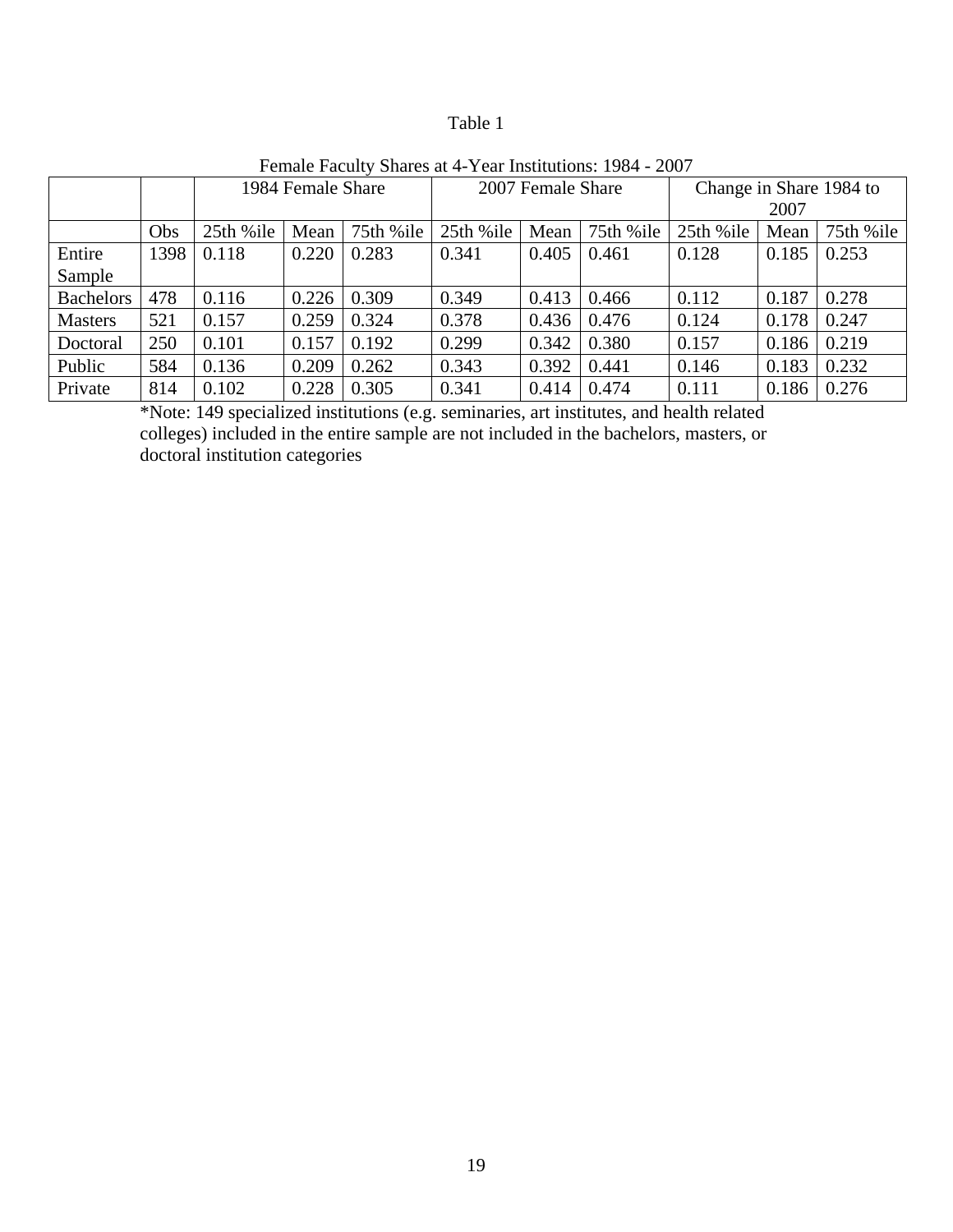|              | <b>Random Effects</b> | <b>Fixed Effects</b> | Weighted              | Weighted Fixed |
|--------------|-----------------------|----------------------|-----------------------|----------------|
|              |                       |                      | <b>Random Effects</b> | <b>Effects</b> |
|              |                       |                      |                       |                |
| ${\rm F}$    | $0.788***$            | $0.683***$           | $0.814***$            | $0.809***$     |
|              | (0.00516)             | (0.00621)            | (0.00515)             | (0.00528)      |
| <b>EXP</b>   | $0.111***$            | $0.183***$           | $0.131***$            | $0.135***$     |
|              | (0.00687)             | (0.00783)            | (0.00550)             | (0.00564)      |
| <b>FS</b>    | $0.0650***$           | $0.0156**$           | $0.0210***$           | $0.0180***$    |
|              | (0.00491)             | (0.00697)            | (0.00484)             | (0.00498)      |
| <b>PRES</b>  | $0.00722***$          | $0.00544***$         | 0.00199**             | $0.00190**$    |
|              | (0.00143)             | (0.00159)            | (0.000836)            | (0.000845)     |
| <b>PROV</b>  | $0.00493***$          | $0.00236**$          | $0.00153***$          | $0.00151**$    |
|              | (0.00109)             | (0.00114)            | (0.000620)            | (0.000626)     |
| <b>ST</b>    | $0.0233***$           | $0.0231***$          | $0.00539***$          | $0.00492**$    |
|              | (0.00357)             | (0.00419)            | (0.00230)             | (0.00233)      |
| <b>CT</b>    | 0.00198               | 0.00173              | 0.000985              | 0.000963       |
|              | (0.00131)             | (0.00135)            | (0.000682)            | (0.000690)     |
| Constant     | $-0.0140***$          | $0.0189***$          | 0.00170               | $-0.00578**$   |
|              | (0.00316)             | (0.00430)            | (0.00393)             | (0.00262)      |
|              |                       |                      |                       |                |
| Observations | 10583                 | 10583                | 10583                 | 10583          |
| R-squared    |                       | 0.722                |                       | 0.889          |
| Number of    | 583                   | 583                  | 583                   | 583            |
| institutions |                       |                      |                       |                |

Table 2 Random Effects, Fixed Effects, and Weighted Fixed Effects Estimates of the Determinants of the Share of Female Faculty

Standard errors in parentheses

\*\*\* p<0.01, \*\* p<0.05, \* p<0.1

where

- F share of female faculty in the previous year
- EXP "expected share" of new faculty hires that is female during the previous year
- FS share of female students in the previous year
- **PRES**  $-1$  = female president/chancellor in the previous year
	- $0 =$  otherwise
- PROV  $1 =$  female provost/academic vice president in the previous year  $0 =$  otherwise
- ST share of board of trustee members that is female in the previous year
- $CT 1 =$  board chair is female in the previous year  $0 =$  otherwise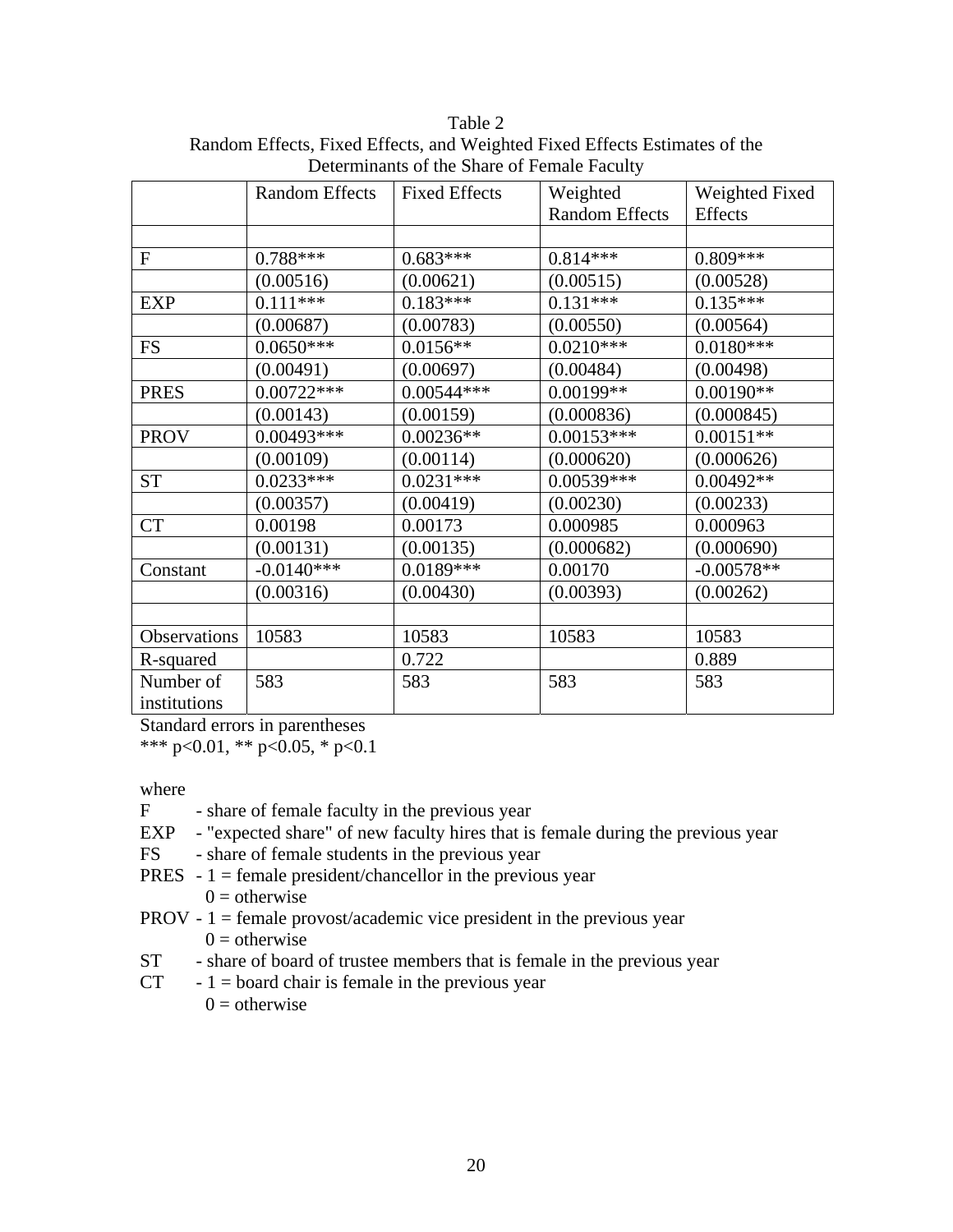| (0.00517)<br>$0.113***$<br><b>EXP</b><br>(0.00698)<br>$0.0652***$<br><b>FS</b><br>(0.00498)<br>$0.0071\overline{5***}$<br><b>PRES</b><br>(0.00144)<br>$0.00491***$<br><b>PROV</b><br>(0.00109)<br><b>CT</b><br>$0.00231*$<br>(0.00131)<br>0.00374<br>Prop5<br>(0.00314)<br>0.00280<br>Prop10<br>(0.00301)<br>Prop15<br>0.00301<br>(0.00303)<br>0.00252<br>Prop20<br>(0.00303)<br>$0.00616**$<br>Prop25<br>(0.00311)<br>0.00503<br>Prop30<br>(0.00322)<br>$0.00926**$<br>Prop35<br>(0.00361)<br>$0.0138***$<br>Prop40<br>(0.00330)<br>$-0.0144***$<br>Constant<br>(0.00402)<br>Observations<br>10583<br>Number of<br>583<br>institutions | $\mathbf F$ | $0.787***$ |
|-----------------------------------------------------------------------------------------------------------------------------------------------------------------------------------------------------------------------------------------------------------------------------------------------------------------------------------------------------------------------------------------------------------------------------------------------------------------------------------------------------------------------------------------------------------------------------------------------------------------------------------------|-------------|------------|
|                                                                                                                                                                                                                                                                                                                                                                                                                                                                                                                                                                                                                                         |             |            |
|                                                                                                                                                                                                                                                                                                                                                                                                                                                                                                                                                                                                                                         |             |            |
|                                                                                                                                                                                                                                                                                                                                                                                                                                                                                                                                                                                                                                         |             |            |
|                                                                                                                                                                                                                                                                                                                                                                                                                                                                                                                                                                                                                                         |             |            |
|                                                                                                                                                                                                                                                                                                                                                                                                                                                                                                                                                                                                                                         |             |            |
|                                                                                                                                                                                                                                                                                                                                                                                                                                                                                                                                                                                                                                         |             |            |
|                                                                                                                                                                                                                                                                                                                                                                                                                                                                                                                                                                                                                                         |             |            |
|                                                                                                                                                                                                                                                                                                                                                                                                                                                                                                                                                                                                                                         |             |            |
|                                                                                                                                                                                                                                                                                                                                                                                                                                                                                                                                                                                                                                         |             |            |
|                                                                                                                                                                                                                                                                                                                                                                                                                                                                                                                                                                                                                                         |             |            |
|                                                                                                                                                                                                                                                                                                                                                                                                                                                                                                                                                                                                                                         |             |            |
|                                                                                                                                                                                                                                                                                                                                                                                                                                                                                                                                                                                                                                         |             |            |
|                                                                                                                                                                                                                                                                                                                                                                                                                                                                                                                                                                                                                                         |             |            |
|                                                                                                                                                                                                                                                                                                                                                                                                                                                                                                                                                                                                                                         |             |            |
|                                                                                                                                                                                                                                                                                                                                                                                                                                                                                                                                                                                                                                         |             |            |
|                                                                                                                                                                                                                                                                                                                                                                                                                                                                                                                                                                                                                                         |             |            |
|                                                                                                                                                                                                                                                                                                                                                                                                                                                                                                                                                                                                                                         |             |            |
|                                                                                                                                                                                                                                                                                                                                                                                                                                                                                                                                                                                                                                         |             |            |
|                                                                                                                                                                                                                                                                                                                                                                                                                                                                                                                                                                                                                                         |             |            |
|                                                                                                                                                                                                                                                                                                                                                                                                                                                                                                                                                                                                                                         |             |            |
|                                                                                                                                                                                                                                                                                                                                                                                                                                                                                                                                                                                                                                         |             |            |
|                                                                                                                                                                                                                                                                                                                                                                                                                                                                                                                                                                                                                                         |             |            |
|                                                                                                                                                                                                                                                                                                                                                                                                                                                                                                                                                                                                                                         |             |            |
|                                                                                                                                                                                                                                                                                                                                                                                                                                                                                                                                                                                                                                         |             |            |
|                                                                                                                                                                                                                                                                                                                                                                                                                                                                                                                                                                                                                                         |             |            |
|                                                                                                                                                                                                                                                                                                                                                                                                                                                                                                                                                                                                                                         |             |            |
|                                                                                                                                                                                                                                                                                                                                                                                                                                                                                                                                                                                                                                         |             |            |
|                                                                                                                                                                                                                                                                                                                                                                                                                                                                                                                                                                                                                                         |             |            |
|                                                                                                                                                                                                                                                                                                                                                                                                                                                                                                                                                                                                                                         |             |            |
|                                                                                                                                                                                                                                                                                                                                                                                                                                                                                                                                                                                                                                         |             |            |
|                                                                                                                                                                                                                                                                                                                                                                                                                                                                                                                                                                                                                                         |             |            |
|                                                                                                                                                                                                                                                                                                                                                                                                                                                                                                                                                                                                                                         |             |            |
|                                                                                                                                                                                                                                                                                                                                                                                                                                                                                                                                                                                                                                         |             |            |

Table 3 Random Effects Estimates: Critical Proportions Model

 Standard errors in parentheses \*\*\* p<0.01, \*\* p<0.05, \* p<0.1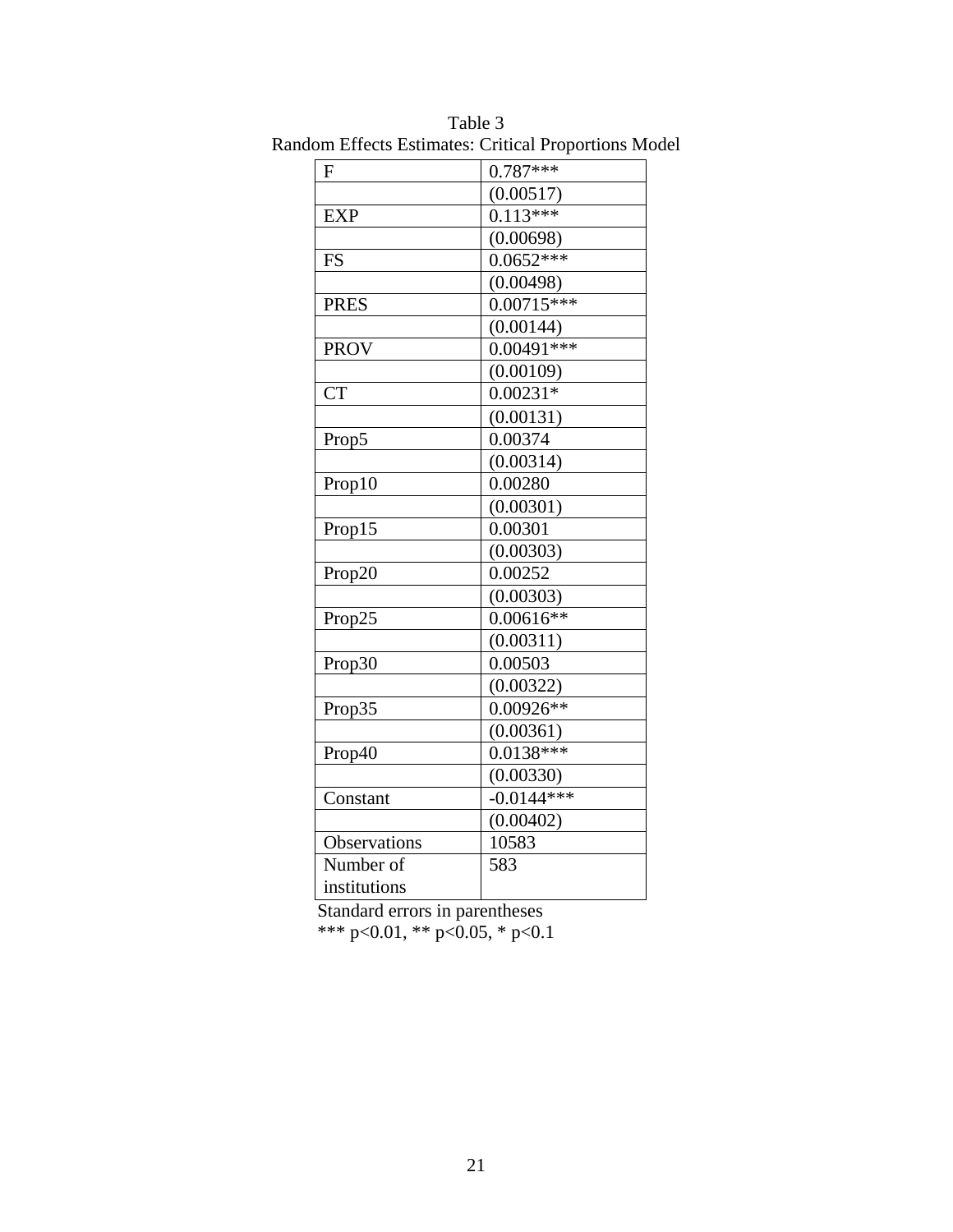| F                  | $0.788***$   |
|--------------------|--------------|
|                    | (0.00515)    |
| <b>EXP</b>         | $0.111***$   |
|                    | (0.00694)    |
| <b>FS</b>          | $0.0692***$  |
|                    | (0.00492)    |
| <b>PRES</b>        | $0.00818***$ |
|                    | (0.00142)    |
| <b>PROV</b>        | $0.00488***$ |
|                    | (0.00110)    |
| <b>CT</b>          | $0.00341***$ |
|                    | (0.00129)    |
| Board1             | 0.00126      |
|                    | (0.00377)    |
| Board2             | 0.000864     |
|                    | (0.00354)    |
| Board3             | 0.00413      |
|                    | (0.00354)    |
| Board4             | 0.00520      |
|                    | (0.00362)    |
| Board <sub>5</sub> | $0.00820**$  |
|                    | (0.00352)    |
| Constant           | $-0.0171***$ |
|                    | (0.00440)    |
| Observations       | 10583        |
| Number of          | 583          |
| institutions       |              |

Table 4 Random Effects Estimates: Critical Number Model

 Standard errors in parentheses \*\*\* p<0.01, \*\* p<0.05, \* p<0.1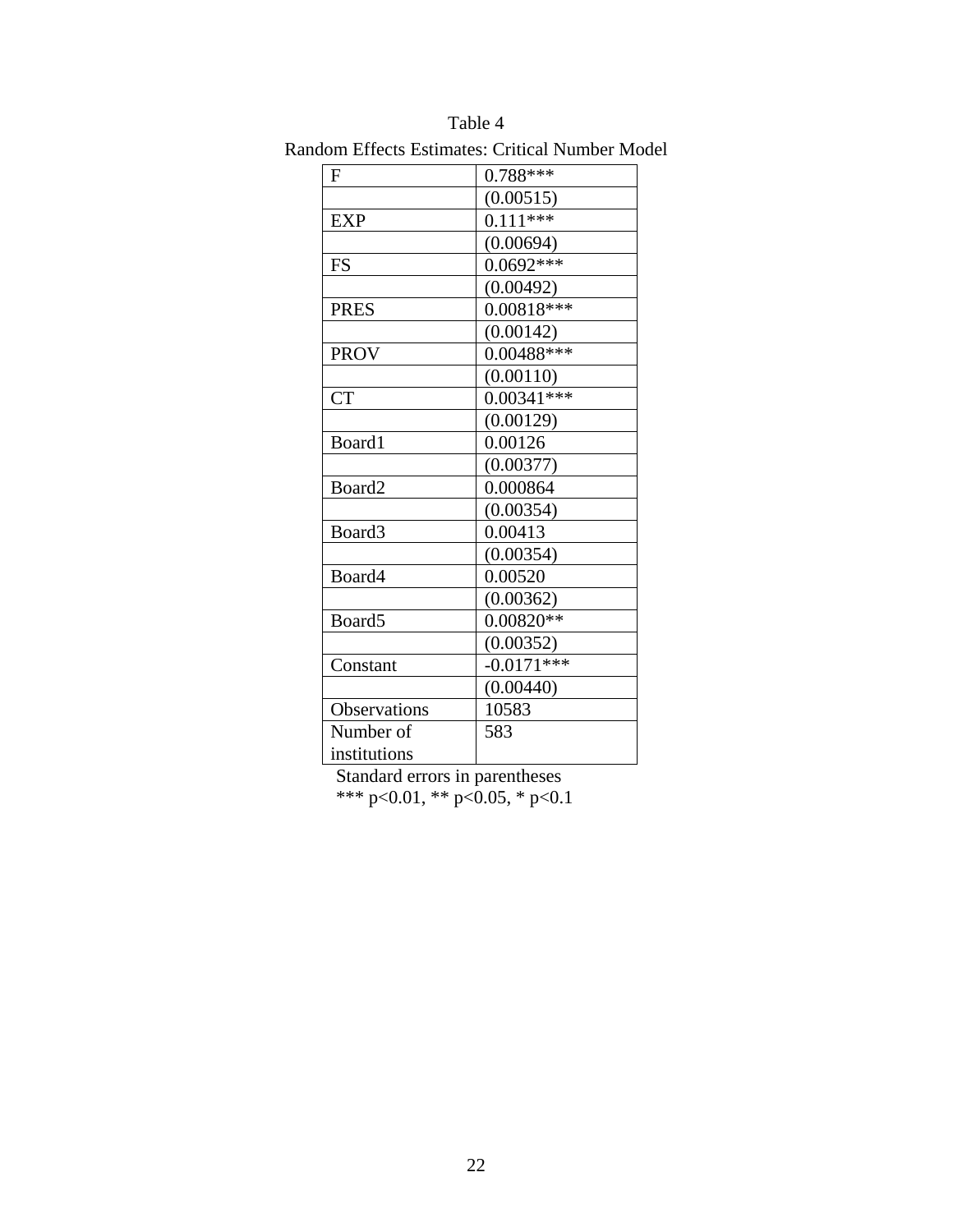|                           | Private      | Public      | <b>Bachelors</b> | <b>Masters</b> | Doctoral    |
|---------------------------|--------------|-------------|------------------|----------------|-------------|
|                           |              |             |                  |                |             |
| $\overline{F}$            | $0.762***$   | $0.880***$  | $0.765***$       | $0.791***$     | $0.913***$  |
|                           | (0.00669)    | (0.00713)   | (0.00867)        | (0.00792)      | (0.00774)   |
| <b>EXP</b>                | $0.112***$   | $0.0894***$ | $0.103***$       | $0.114***$     | $0.0608***$ |
|                           | (0.00962)    | (0.00793)   | (0.0123)         | (0.0109)       | (0.00813)   |
| <b>FS</b>                 | $0.0666$ *** | $0.0119*$   | $0.0617***$      | $0.0724***$    | $0.0145**$  |
|                           | (0.00663)    | (0.00652)   | (0.00812)        | (0.00838)      | (0.00629)   |
| <b>PRES</b>               | $0.00865***$ | $0.00222*$  | $0.0101***$      | $0.00480**$    | 0.00147     |
|                           | (0.00215)    | (0.00130)   | (0.00268)        | (0.00214)      | (0.00144)   |
| <b>PROV</b>               | $0.00564***$ | 0.00131     | $0.00654***$     | $0.00370**$    | 0.000518    |
|                           | (0.00158)    | (0.00104)   | (0.00198)        | (0.00169)      | (0.00110)   |
| <b>ST</b>                 | $0.0373***$  | $0.00660*$  | $0.0262***$      | $0.0301***$    | $-0.00775*$ |
|                           | (0.00659)    | (0.00374)   | (0.00833)        | (0.00622)      | (0.00406)   |
| CT                        | 0.00283      | 0.00145     | 0.000901         | 0.00219        | 0.00166     |
|                           | (0.00224)    | (0.00103)   | (0.00250)        | (0.00191)      | (0.00142)   |
| Constant                  | $-0.00689$   | $-0.00398$  | $-0.000311$      | $-0.0194***$   | $-0.00170$  |
|                           | (0.00455)    | (0.00331)   | (0.00584)        | (0.00528)      | (0.00256)   |
|                           |              |             |                  |                |             |
| Observations              | 6750         | 3833        | 4203             | 4249           | 2113        |
| Number of<br>institutions | 379          | 204         | 234              | 234            | 113         |

Table 5 Random Effects Model: By Institutional Type

Standard errors in parentheses

\*\*\* p<0.01, \*\* p<0.05, \* p<0.1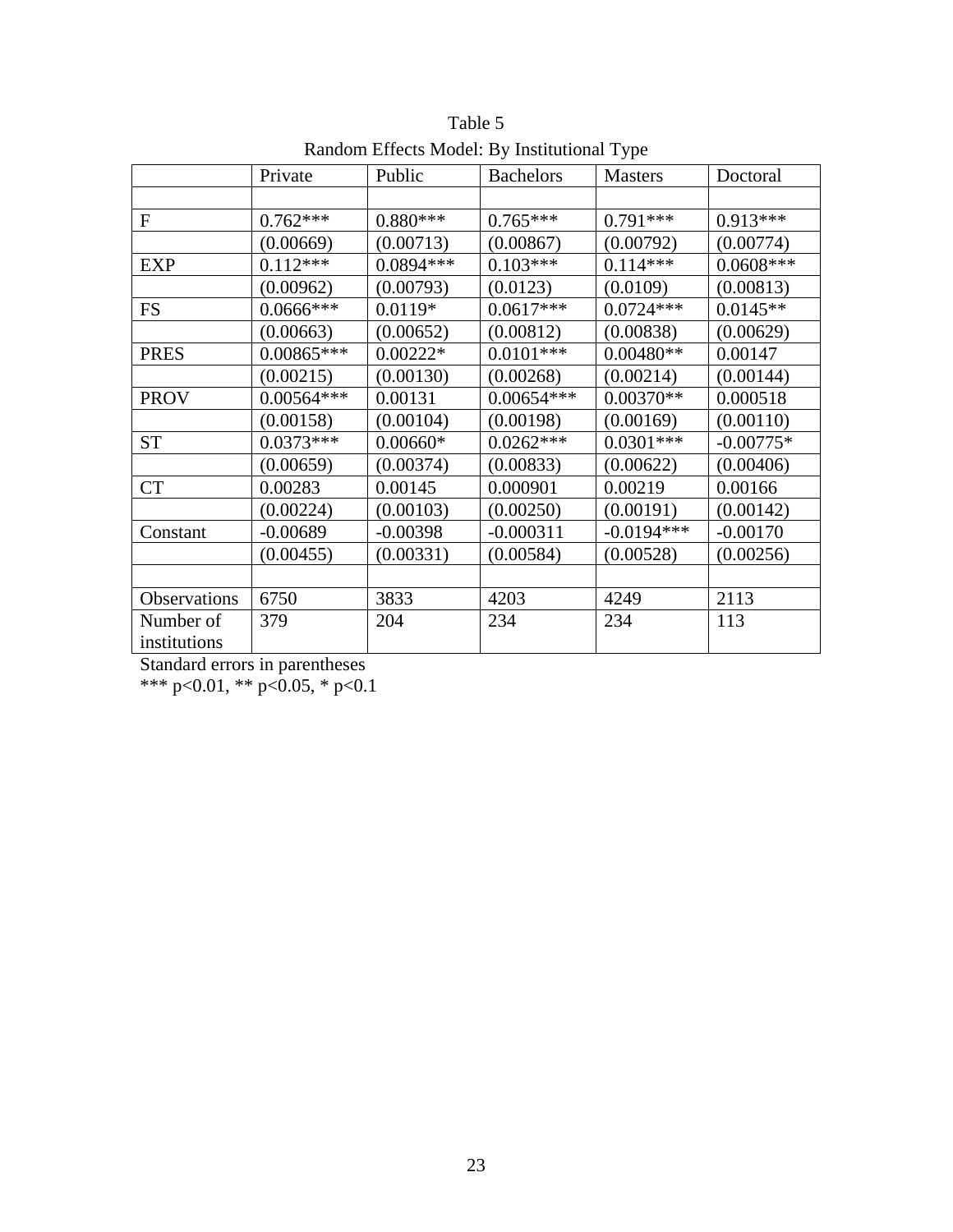| F            | $0.200***$ |
|--------------|------------|
|              | (0.0504)   |
| <b>EXP</b>   | $0.142*$   |
|              | (0.0765)   |
| FS           | $0.157***$ |
|              | (0.0458)   |
| <b>PRES</b>  | 0.0124     |
|              | (0.0124)   |
| <b>PROV</b>  | 0.0157     |
|              | (0.00978)  |
| <b>ST</b>    | $0.0766**$ |
|              | (0.0384)   |
| <b>CT</b>    | 0.00562    |
|              | (0.0119)   |
| Constant     | $0.214***$ |
|              | (0.0295)   |
|              |            |
| Observations | 3690       |
| Number of    | 562        |
| institutions |            |

Table 6 Random Effects Model: Share of New Faculty Hires

 Standard errors in parentheses \*\*\* p<0.01, \*\* p<0.05, \* p<0.1